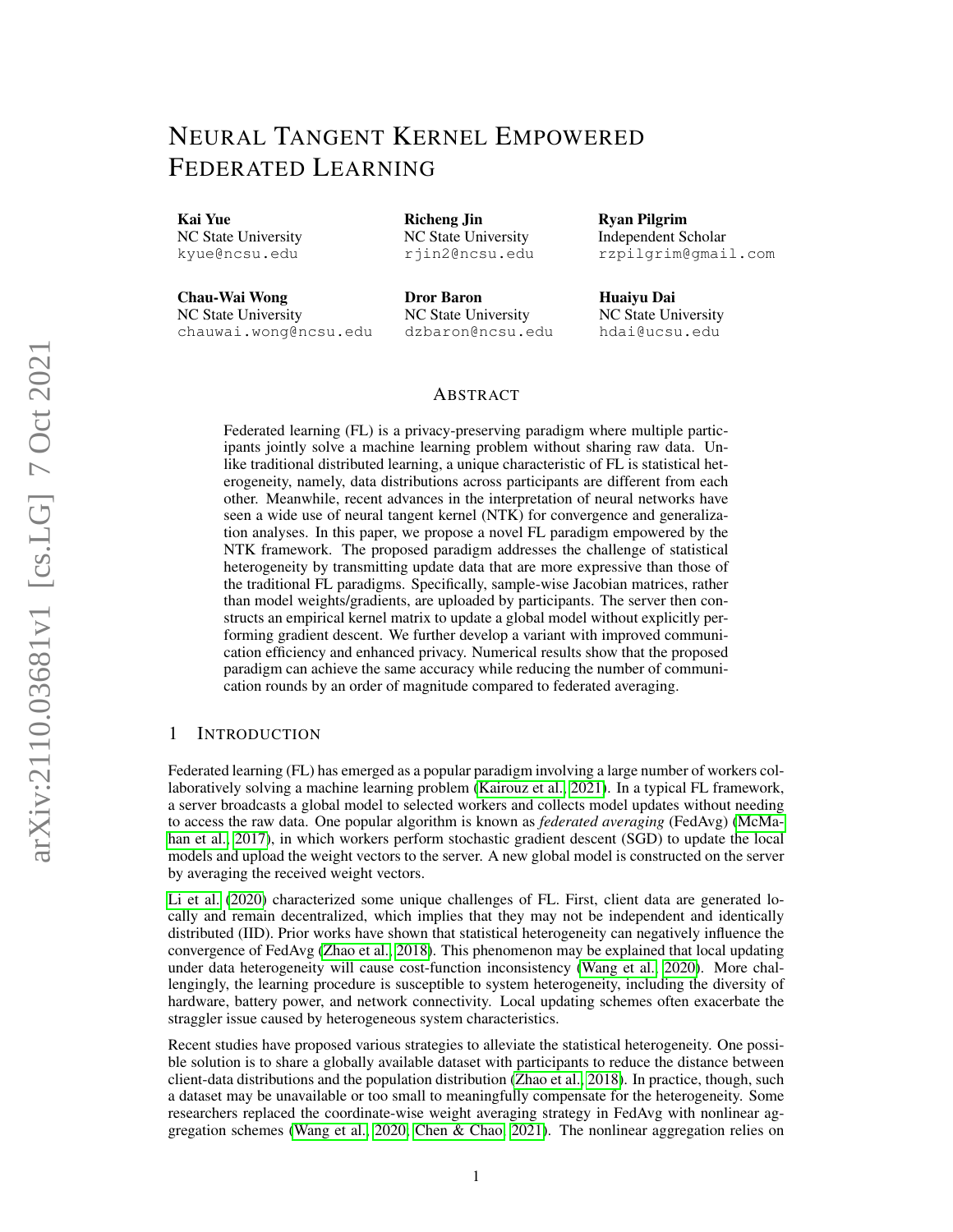a separate optimization routine, which can be elusive, especially when the algorithm does not converge well. Another direction is to modify the local objectives or local update schemes to cancel the effects of client drift [\(Li et al., 2020;](#page-10-4) [Karimireddy et al., 2020\)](#page-9-2). However, some studies reported that these methods are not consistently effective, and may perform worse than FedAvg when evaluated in various settings [\(Reddi et al., 2021;](#page-10-5) [Haddadpour et al., 2021;](#page-9-3) [Chen & Chao, 2021\)](#page-9-1).

In this work, we present a neural tangent kernel empowered federated learning (NTK-FL) paradigm. Given a fixed number of communication rounds, NTK-FL outperforms state-of-the-art methods in terms of test accuracy. We summarize our contributions as follows.

- We propose a novel FL paradigm without requiring workers to perform gradient descent. To the best of our knowledge, this is the first work using the NTK method to replace gradient descent in FL algorithms.
- Our scheme inherently solves the non-IID data problem of FL. Compared with FedAvg, it is robust to different degrees of data heterogeneity and has a consistently fast convergence speed. We verify the effectiveness of the paradigm theoretically and experimentally.
- We add communication-efficient and privacy-preserving features to the paradigm and develop CP-NTK-FL by combining strategies such as random projection and data subsampling. We show that some strategies can also be applied to traditional FL methods. Although such methods cause performance degradation when applied to FedAvg, they only slightly worsen the model accuracy when applied to the proposed CP-NTK-FL.

## 2 RELATED WORK

Neural Tangent Kernel. [Jacot et al.](#page-9-4) [\(2018\)](#page-9-4) showed that training an infinitely wide neural network with gradient descent in the parameter space is equivalent to kernel regression in the function space. [Lee et al.](#page-10-6) [\(2019\)](#page-10-6) used a first-order Taylor expansion to approximate the neural network output and derived the training dynamics in a closed form. [Chen et al.](#page-9-5) [\(2020\)](#page-9-5) established the generalization bounds for a two-layer over-parameterized neural network with the NTK framework. The NTK computation has been extended to convolutional neural networks (CNNs) [\(Arora et al., 2019\)](#page-9-6), recurrent neural networks (RNNs) [\(Alemohammad et al., 2021\)](#page-8-0), and even to neural networks with arbitrary architectures [\(Yang & Littwin, 2021\)](#page-11-1). Empirical studies have also provided a good understanding of the wide neural networks training [\(Lee et al., 2020\)](#page-10-7).

Federated Learning. FL aims to train a model with distributed workers without transmitting local data [\(McMahan et al., 2017;](#page-10-0) [Kairouz et al., 2021\)](#page-9-0). FedAvg has been proposed as a generic solution with many theoretical analyses and implementation variants. Recent studies have shown a growing interest in improving its communication efficiency, privacy guarantees, and robustness to heterogeneity. To reduce communication cost, gradient quantization and sparsification were incorporated into FedAvg [\(Reisizadeh et al., 2020;](#page-10-8) [Sattler et al., 2019\)](#page-10-9). From the security perspective, [Zhu et al.](#page-11-2) [\(2019\)](#page-11-2) showed that sharing gradients may cause privacy leakage. To address this challenge, differentially private federated optimization and decentralized aggregation methods were developed [\(Girgis](#page-9-7) [et al., 2021;](#page-9-7) [Cheng et al., 2021\)](#page-9-8). Other works put the focus on the statistical heterogeneity issue and designed various methods such as adding regularization terms to the objective function [\(Li et al.,](#page-10-4) [2020;](#page-10-4) [Smith et al., 2017\)](#page-10-10). In this work, we focus on a novel FL paradigm where the global model is derived based on the NTK evolution. We show that the proposed NTK-FL is robust to statistical heterogeneity by design, and extend it to a variant with improved communication efficiency and enhanced privacy.

Kernel Methods in Federated Learning. The NTK framework has been mostly used for convergence analyses in FL. [Seo et al.](#page-10-11) [\(2020\)](#page-10-11) studied two knowledge distillation methods in FL and compared their convergence properties based on the neural network function evolution in the NTK regime. [Li et al.](#page-10-12) [\(2021\)](#page-10-12) incorporated batch normalization layers to local models, and provided theoretical justification for its faster convergence by studying the minimum nonnegative eigenvalue of the tangent kernel matrix. [Huang et al.](#page-9-9) [\(2021\)](#page-9-9) directly used the NTK framework to analyze the convergence rate and generalization bound of two-layer ReLU neural networks trained with FedAvg. [Su](#page-10-13) [et al.](#page-10-13) [\(2021\)](#page-10-13) studied the convergence behavior of a set of FL algorithms in the kernel regression set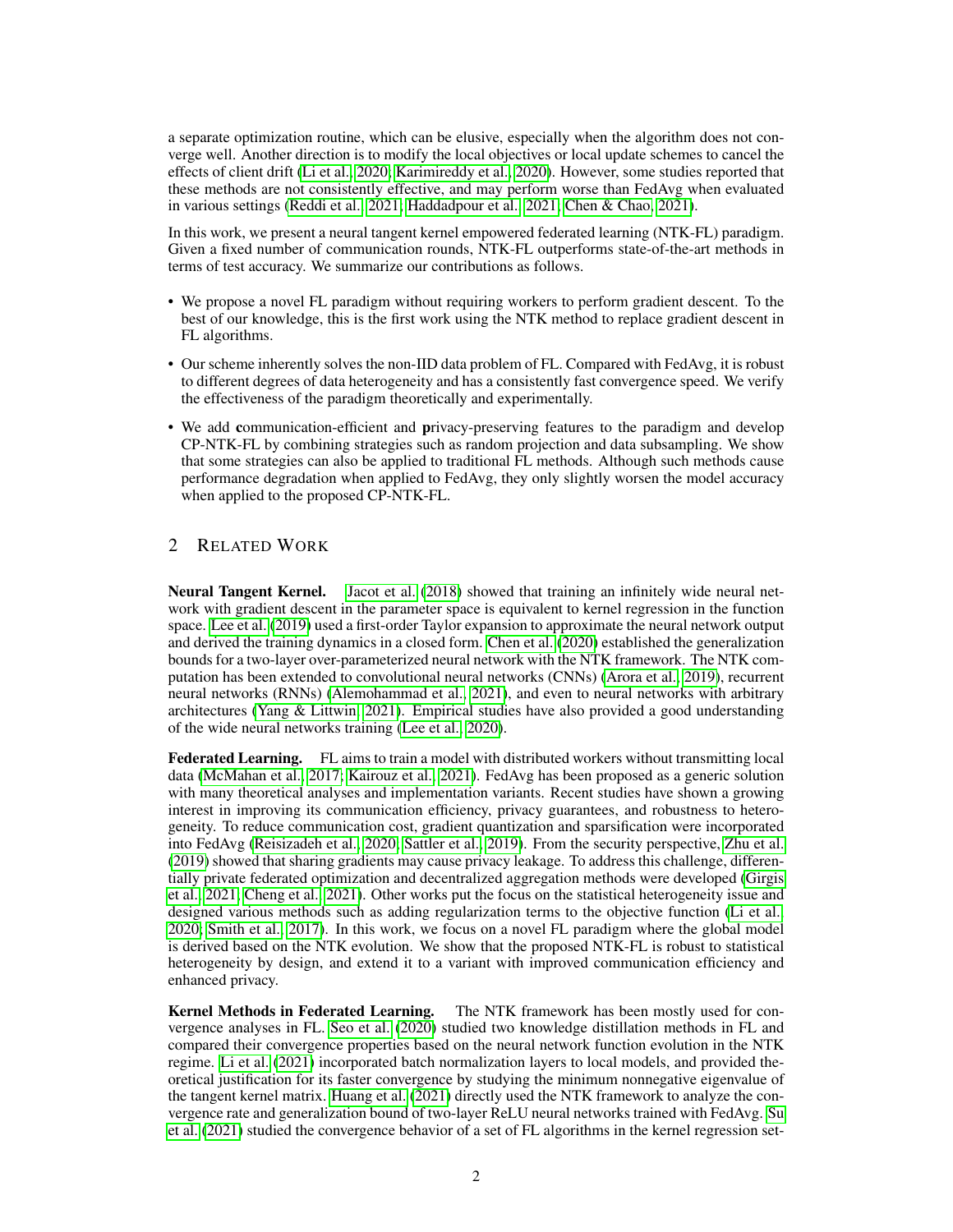ting. In comparison, our work does not focus on pure convergence analyses of existing algorithms. We propose a novel FL framework by replacing the gradient descent with the NTK evolution.

## 3 BACKGROUND AND PRELIMINARIES

We use lowercase nonitalic boldface, nonitalic boldface capital, and italic boldface capital letters to denote vectors, matrices, and tensors, respectively. For example, for column vectors  $\mathbf{a}_i \in \mathbb{R}^M$ ,  $j \in$  $\{1,\ldots,N\},\mathbf{A}=[\mathbf{a}_1,\ldots,\mathbf{a}_N]$  is an  $M\times N$  matrix. A third-order tensor  $\mathbf{A}\in\mathbb{R}^{K\times M\times N}$  can be viewed as a concatenation of such matrices. We use a *slice* to denote a matrix in a third-order tensor by varying two indices [\(Kolda & Bader, 2009\)](#page-10-14). Take tensor A, for instance:  $A_{i::}$  is a matrix of the *i*th horizontal slice, and  $A_{ij}$  is its *j*th lateral slice [\(Kolda & Bader, 2009\)](#page-10-14). Finally, the indicator function of an event is denoted by  $\mathbb{1}(\cdot)$ .

#### 3.1 FEDERATED LEARNING MODEL

Consider an FL architecture where a central server trains a global model by indirectly using datasets distributed among  $M$  workers. The local dataset of the  $m$ th worker is denoted by  $\mathcal{D}_m = \{(\mathbf{x}_{m,j}, \mathbf{y}_{m,j})\}_{j=1}^{N_m}$ , where  $(\mathbf{x}_{m,j}, \mathbf{y}_{m,j})$  is an input-output pair, drawn from a distribution  $\mathcal{P}_m$ . The local objective can be formulated as an empirical risk minimization over  $N_m$  training examples:

$$
F_m(\mathbf{w}) = \frac{1}{N_m} \sum_{j=1}^{N_m} R(\mathbf{w}; \mathbf{x}_{m,j}, \mathbf{y}_{m,j}),
$$
\n(1)

where R is a sample-wise risk function quantifying the error of model with a weight vector  $\mathbf{w} \in \mathbb{R}^d$ estimating the label  $y_{m,j}$  for an input  $x_{m,j}$ . The global objective function is denoted by  $F(w)$ , and the federated optimization problem may be formulated as:

$$
\min_{\mathbf{w}\in\mathbb{R}^d} F(\mathbf{w}) = \frac{1}{M} \sum_{m=1}^M F_m(\mathbf{w}).
$$
\n(2)

#### <span id="page-2-0"></span>3.2 LINEARIZED NEURAL NETWORK MODEL

Let  $(x_i, y_i)$  denote a training pair, with  $x_i \in \mathbb{R}^{d_1}$  and  $y_i \in \mathbb{R}^{d_2}$ , where  $d_1$  is the input dimension and  $d_2$  is the output dimension.  $\mathbf{X} \triangleq [\mathbf{x}_1,\dots,\mathbf{x}_N]^\top$  represents the input matrix and  $\mathbf{Y} \triangleq [\mathbf{y}_1,\dots,\mathbf{y}_N]^\top$ represents the label matrix. Consider a neural network function  $\mathbf{f} : \mathbb{R}^{d_1} \to \mathbb{R}^{d_2}$  parameterized by a vector  $\mathbf{w} \in \mathbb{R}^d$ , which is the vectorization of all weights for the multilayer network. Given an input  $\mathbf{x}_i$ , the network outputs a prediction  $\hat{\mathbf{y}}_i = \mathbf{f}(\mathbf{w}; \mathbf{x}_i)$ . Let  $\ell(\hat{\mathbf{y}}_i, \mathbf{y}_i)$  be the loss function measuring the dissimilarity between the predicted result  $\hat{\mathbf{y}}_i$  and the true label  $\mathbf{y}_i$ . We are interested in finding an optimal weight vector  $w^*$  that minimizes the empirical loss over N training examples:

$$
\mathbf{w}^* = \underset{\mathbf{w}}{\operatorname{argmin}} L(\mathbf{w}; \mathbf{X}, \mathbf{Y}) \triangleq \frac{1}{N} \sum_{i=1}^N \ell(\hat{\mathbf{y}}_i, \mathbf{y}_i).
$$
 (3)

One common optimization method is the gradient descent training. Given the learning rate  $\eta$ , gradient descent updates the weights at each time step as follows:

$$
\mathbf{w}^{(t+1)} = \mathbf{w}^{(t)} - \eta \nabla_{\mathbf{w}} L.
$$
 (4)

To simplify the notation, let  $f^{(t)}(x)$  be the output at time step t with an input x, i.e.,  $f^{(t)}(x) \triangleq$  $f(w^{(t)}; x)$ . Following [Lee et al.](#page-10-6) [\(2019\)](#page-10-6), we use the first-order Taylor expansion around the initial weight vector  $\mathbf{w}^{(0)}$  to approximate the neural network output given an input x, i.e.,

$$
\mathbf{f}^{(t)}(\mathbf{x}) \approx \mathbf{f}^{(0)}(\mathbf{x}) + \mathbf{J}^{(0)}(\mathbf{x})(\mathbf{w}^{(t)} - \mathbf{w}^{(0)}),
$$
 (5)

where  $\mathbf{J}^{(0)}(\mathbf{x})\, =\, [\nabla \mathbf{f}^{(0)}_1(\mathbf{x}), \ldots, \nabla \mathbf{f}^{(0)}_{d_2}]$  $\{ \tilde{\theta}_{d2}^{(0)}(\mathbf{x})]^\top, \text{ with } \nabla \mathbf{f}_j^{(t)}(\mathbf{x}) \, \triangleq \, [ \partial \hat{y}_j^{(t)} / \partial w_1^{(t)}, \ldots, \partial \hat{y}_j^{(t)} / \partial w_d^{(t)} ]^\top$ being the gradient of the *j*th component of the neural network output with respect to  $w^{(t)}$ . Consider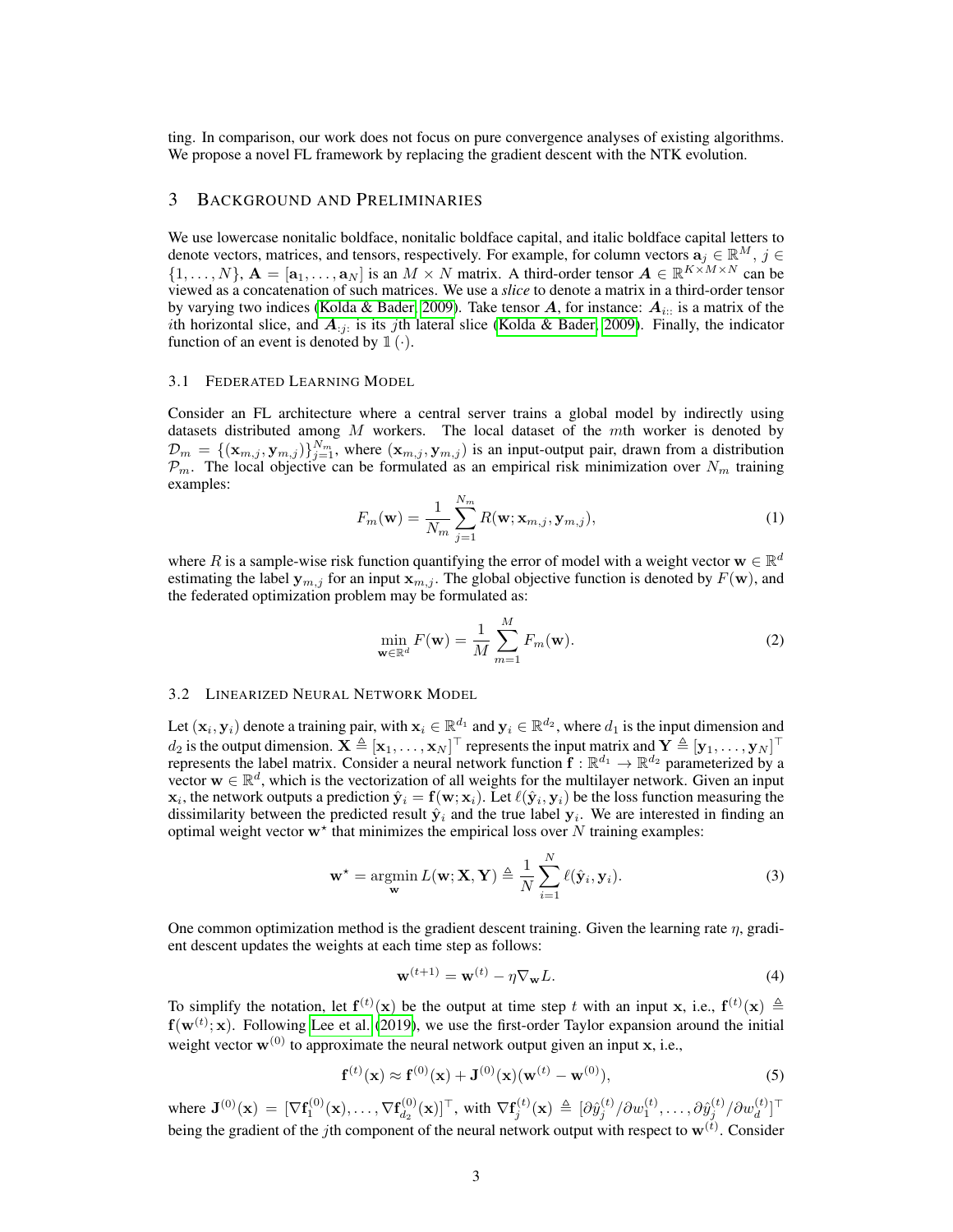the halved mean-squared error (MSE) loss  $\ell$ , namely,  $\ell = \frac{1}{d_2} \sum_{j=1}^{d_2} \frac{1}{2} (\hat{y}_j - y_j)^2$ . Based on the continuous-time limit, one can show that the dynamics of the gradient flow are governed by the following differential equation:

<span id="page-3-0"></span>
$$
\frac{\mathrm{d}\mathbf{f}}{\mathrm{d}t} = -\eta \mathbf{H}^{(0)}(\mathbf{f}^{(t)}(\mathbf{X}) - \mathbf{Y}),\tag{6}
$$

where  $f^{(t)}(X) \in \mathbb{R}^{N \times d_2}$  is a matrix of concatenated output for all training examples, and  $H^{(0)}$  is the neural tangent kernel at time step 0, with each entry  $(\mathbf{H}^{(0)})_{ij}$  equal to the scaled Frobenius inner product of the Jacobian matrices:

<span id="page-3-3"></span><span id="page-3-1"></span>
$$
(\mathbf{H}^{(0)})_{ij} = \frac{1}{d_2} \left\langle \mathbf{J}^{(0)}(\mathbf{x}_i), \mathbf{J}^{(0)}(\mathbf{x}_j) \right\rangle_{\mathbf{F}}.
$$
 (7)

The differential equation [\(6\)](#page-3-0) has the closed-form solution:

$$
\mathbf{f}^{(t)}(\mathbf{X}) = \left(\mathbf{I} - e^{-\frac{\eta t}{N}\mathbf{H}^{(0)}}\right)\mathbf{Y} + e^{-\frac{\eta t}{N}\mathbf{H}^{(0)}}\mathbf{f}^{(0)}(\mathbf{X}).
$$
\n(8)

The neural network state  $f^{(t)}(X)$  can thus be directly obtained from [\(8\)](#page-3-1) without running the gradient descent algorithm. Under certain assumptions, the weight evolution  $w^{(t)}$  can be derived in a similar way [\(Lee et al., 2019\)](#page-10-6).

### 4 PROPOSED FL PARADIGM VIA THE NTK FRAMEWORK

In this section, we first present the NTK-FL paradigm (Figure [1\)](#page-3-2). We then extend it to the variant CP-NTK-FL (Figure [2\)](#page-5-0) with improved communication efficiency and enhanced privacy. The detailed algorithm descriptions are presented as follows.

#### 4.1 NTK-FL PARADIGM

NTK-FL follows four steps to update the global model in each round. First, the server will select a subset  $\mathcal{C}_k$  of workers and broadcast to them a model weight vector  $\mathbf{w}^{(k)}$ from the kth round. Here, the superscript  $k$  is the communication round index, and it should be distinguished from the gradient descent time step  $t$  in Section [3.2.](#page-2-0) Second, each worker will use its local training data  $\mathcal{D}_m$  to compute a Jacobian tensor  $J_m^{(k)} \in \mathbb{R}^{N_m \times d_2 \times d}, \forall m \in \mathcal{C}_k$ , which is a concatenation of  $N_m$  sample-wise Jacobian matrices  $(\boldsymbol{J}_m^{(k)})_{i::} = [\nabla \mathbf{f}_1^{(k)}(\mathbf{x}_{m,i}), \ldots, \nabla \mathbf{f}_{d_2}^{(k)}$  $\mathbf{d}_{d_2}^{(k)}(\mathbf{x}_{m,i})]^\top,$  $i \in \{1, \ldots, N_m\}$ . The worker will then upload the Jacobian tensor  $J_m^{(k)}$ , labels  $Y_m$ , and initial condition  $f^{(k)}(X_m)$  to the server. The transmitted information corresponds to the variables in the state evolution of  $f^{(t)}$  in [\(8\)](#page-3-1). Third, the server will construct a global Jacobian tensor  $\boldsymbol{J}^{(k)} \in \mathbb{R}^{N \times d_2 \times d}$  based on received  $\boldsymbol{J}_m^{(k)}$ 's, with each worker contributing  $N_m$  horizontal slices to  $\boldsymbol{J}^{(k)}$ .

<span id="page-3-2"></span>

Figure 1: Schematic of NTK-FL. Each worker first receives the weight  $w^{(k)}$ , and then uploads the Jacobian tensor  $J_m^{(k)}$ , label  $Y_m$ , and initial condition  $f^{(k)}(X_m)$ . The server builds a global kernel  $\mathbf{H}^{(k)}$  and performs the weight evolution with  $\{t_1, \ldots, t_n\}$ . We use [\(12a\)](#page-4-0) to find the best  $t_i$  and update the weight accordingly.

We use a toy example to explain the process as follows. Suppose the server selects worker 1 and worker 2 in a certain round. Workers 1 and 2 will compute the Jacobian tensors  $J_1^{(k)}$  and  $J_2^{(k)}$ , respectively. The global Jacobian tensor is constructed as:

$$
\mathbf{J}_{i::}^{(k)} = \begin{cases} \mathbf{J}_{1,i::}^{(k)} , \text{ if } i \in \{1, \ldots, N_1\}, \\ \mathbf{J}_{2,j::}^{(k)} , j = i - N_1, \text{ if } i \in \{N_1 + 1, \ldots, N_1 + N_2\}. \end{cases}
$$
(9)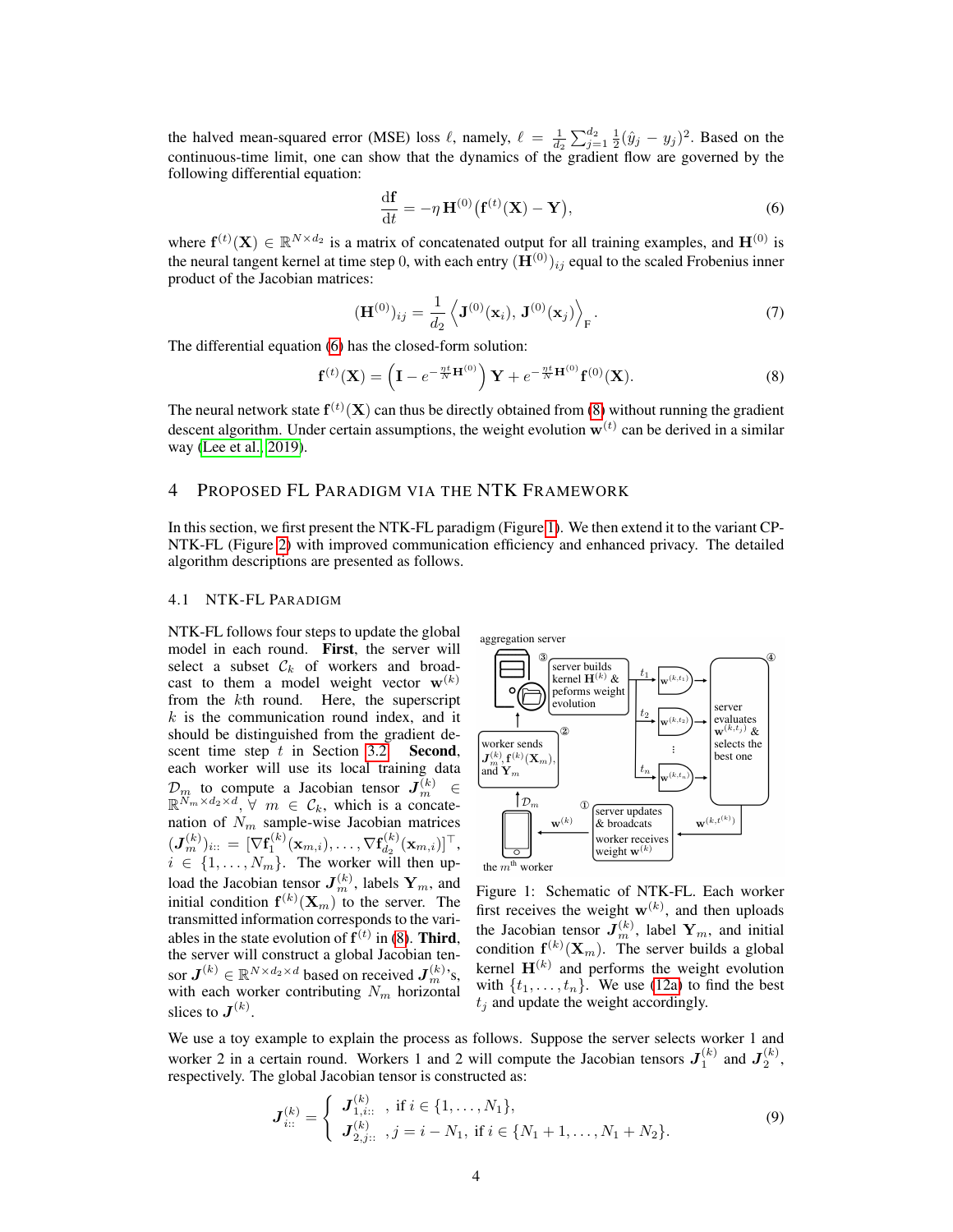After obtaining the global Jacobian tensor  $J^{(k)}$ , the  $(i, j)$ th entry of the global kernel  $\mathbf{H}^{(k)}$  is calculated as the scaled Frobenius inner product of two horizontal slices of  $J^{(k)}$ , i.e.,  $(\mathbf{H}^{(k)})_{ij} =$  $\frac{1}{h_2} \langle \mathbf{J}_{i::}^{(k)}, \mathbf{J}_{j::}^{(k)} \rangle_F$ . Fourth, the server will perform the NTK evolution to obtain the updated neural  $d_2$ network function  $f^{(k+1)}$  and weight vector  $w^{(k+1)}$ . With a slight abuse of notation, let  $f^{(k,t)}$  denote the neural network output at gradient descent step  $t$  in communication round  $k$ . The neural network function evolution dynamics and weight evolution dynamics are given by:

<span id="page-4-0"></span>
$$
\mathbf{f}^{(k,t)} = \left(\mathbf{I} - e^{-\frac{\eta t}{N}\mathbf{H}^{(k)}}\right)\mathbf{Y}^{(k)} + e^{-\frac{\eta t}{N}\mathbf{H}^{(k)}}\mathbf{f}^{(k)},\tag{10a}
$$

$$
\mathbf{w}^{(k,t)} = \sum_{j=1}^{d_2} (\mathbf{J}_{:j:}^{(k)})^\top \mathbf{R}_{:j}^{(k,t)} + \mathbf{w}^{(k)},
$$
(10b)

where  $J_{:j}^{(k)}$  is the jth lateral slice of  $J^{(k)}$ , and  $\mathbf{R}_{:j}^{(k,t)}$  is the jth column of the residual matrix  $\mathbf{R}^{(k,t)}$ defined as follows:

<span id="page-4-1"></span>
$$
\mathbf{R}^{(k,t)} \triangleq \frac{\eta}{Nd_2} \sum_{u=0}^{t-1} \left[ \mathbf{Y}^{(k)} - \mathbf{f}^{(k,u)}(\mathbf{X}) \right]. \tag{11}
$$

The server performs the weight evolution with various integer update steps  $\{t_1, \ldots, t_n\}$  and selects the best one with the smallest loss value. Our goal is to minimize the training loss with a small generalization gap [\(Nakkiran et al., 2020\)](#page-10-15). The updated weight is decided by the following procedure:

$$
t^{(k)} = \underset{t_j}{\operatorname{argmin}} L(\mathbf{f}(\mathbf{w}^{(k,t_j)}; \mathbf{X}^{(k)}); \mathbf{Y}^{(k)}),
$$
\n(12a)

$$
\mathbf{w}^{(k+1)} \triangleq \mathbf{w}^{(k,t^{(k)})}.
$$
 (12b)

Alternatively, if the server has an available validation dataset, the optimal number of update steps can be selected based on the model validation performance. In practice, such a validation dataset can be obtained from held-out workers [\(Wang et al., 2021\)](#page-10-16). Based on the closed-form solution in [\(10b\)](#page-4-1), the grid search of  $t^{(k)}$  can be completed within a short time.

Robustness Against Statistical Heterogeneity. We explain why NTK-FL is robust to non-IID data as follows. In essence, statistical heterogeneity comes from the decentralized data of heterogeneous distributions owned by individual workers. If privacy is not an issue, the non-IID challenge can be readily resolved by mixing all workers' datasets and training a centralized model. In NTK-FL, instead of building a centralized dataset, we construct a global kernel  $\mathbf{H}^{(k)}$ , which is a concise representation of gathered data points from all selected workers. This representation is yet more expressive/less compact than that of a traditional FL algorithm. In this sense, NTK-FL can better approximate the centralized learning setting than FedAvg and other FL algorithms does.

#### 4.2 CP-FL-NTK VARIANT

The original NTK-FL may cause some concerns in uplink communication efficiency and privacy protection. For example, the paradigm requires each worker to send a third-order tensor  $J_m^{(k)} \in \mathbb{R}^{N_m \times d_2 \times d}$ , which increases the communication overhead significantly compared with a d-dimensional weight vector or gradient vector in FedAvg. In terms of privacy, the sample-wise Jacobian matrices contain more information about the raw data compared with the averaged gradient. In addition, although sharing labels is acceptable in the applications such as user authentication [\(Hosseini et al., 2020\)](#page-9-10), where the label directly corresponds to the unique identity of each worker, it can cause privacy leakage in many other federated scenarios. We extend NTK-FL by combining various tools to solve the aforementioned problems without jeopardizing the performance severely. Although it is possible to incorporate these tools into FedAvg, we will show that overall it will lead to more severe accuracy drop. Figure [2](#page-5-0) depicts the procedures in CP-NTK-FL.

**Jacobian Dimension Reduction.** First, we let the mth worker sample a subset  $\mathcal{B}_m$  from its dataset  $\mathcal{D}_m$  uniformly for the training. Let  $\beta \in (0,1)$  denote the sampling rate,  $\mathcal{B}_m$  contains  $N'_m = \beta N_m$ data points, with the training pairs denoted by  $(\mathbf{X}'_m, \mathbf{Y}'_m)$ . Next, we consider using a random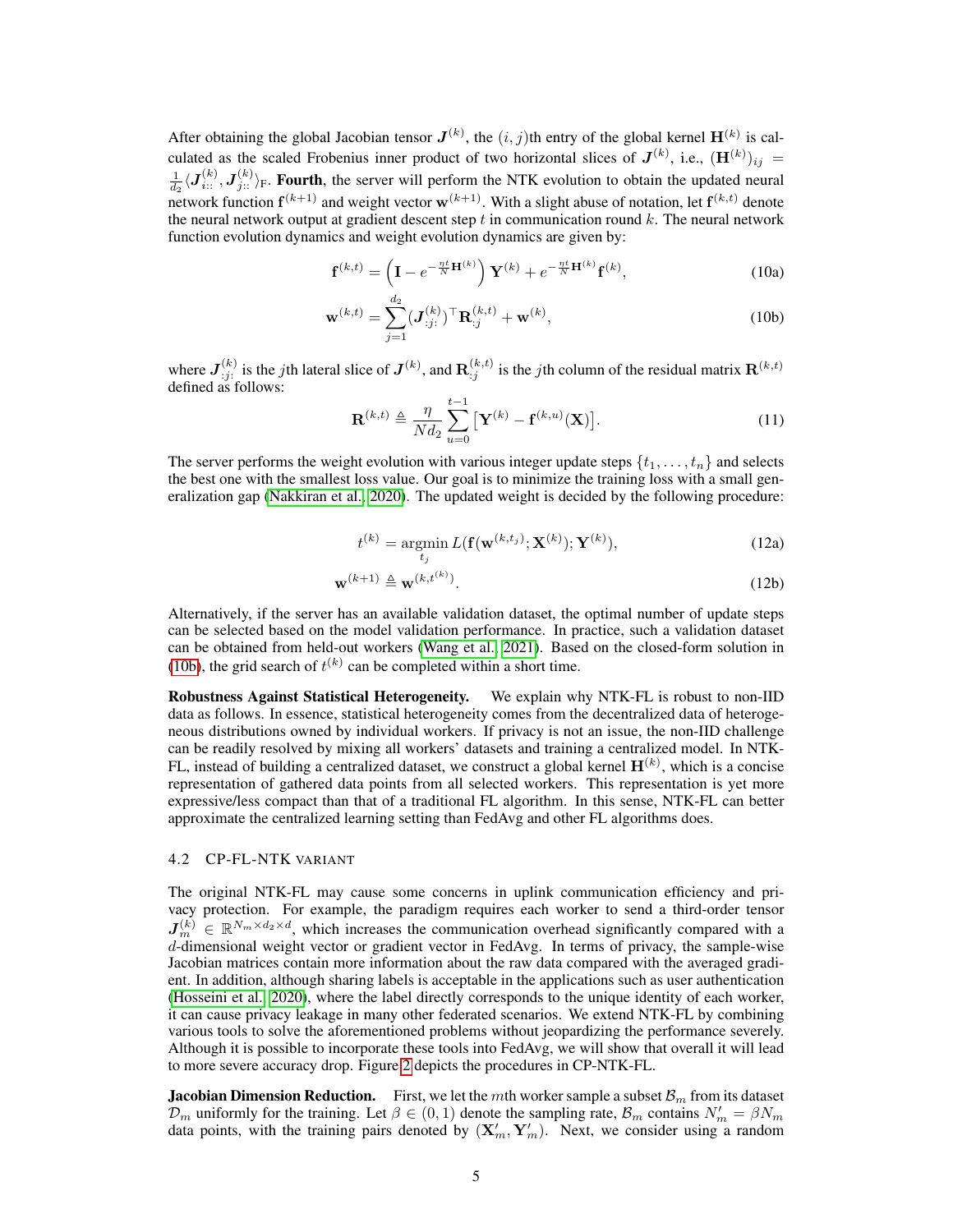<span id="page-5-0"></span>



Figure 3: Training results of 300 workers via NTK-FL and FedAvg, along with variants with the local dataset subsampling and random projection, denoted as  $NTK$ -FL<sup> $\bar{U}$ </sup> and FedAvg<sup>'</sup>, respectively. We train a two-layer multilayer perceptron on the Fashion-MNIST dataset. The joint effect causes more accuracy degradation in FedAvg (red) than in NTK-FL (black).

Figure 2: Schematic of CP-NTK-FL. A trusted key server (orange) sends an encrypted seed  $E(k_m^+, \rho)$  with the public key  $k_m^+$  for random projection. The client transmit the required message to the shuffling server (blue) for permutation.

projection to preprocess the input data via a seed shared by a *trusted key server*. Formally, the sampled training examples are projected into  $\mathbf{Z}'_m$ , i.e.,

$$
\mathbf{Z}'_m = \mathbf{X}'_m \mathbf{P}, \quad \forall \ m \in \{1, \dots, M\},\tag{13}
$$

where  $P \in \mathbb{R}^{d_1 \times d'_1}$  is a projection matrix generated based on a seed  $\rho$ . In general, we have  $d'_1 < d_1$ and an non-invertible projection operation.

These two steps can already reduce the communication overhead and preserve privacy. We first examine the current Jacobian tensor  $J'^{(k)}_m \in \mathbb{R}^{N'_m \times d_2 \times d'}$ . Compared with its original version  $J^{(k)}_m$ , it has reduced dimensionality at the cost of certain information loss. Meanwhile, the Jacobian tensor now contains information of the projected data  $\mathbf{Z}'_m$ , which enhances privacy. For instance, without knowing the projection seed  $\rho$ , the gradient inversion attack [\(Zhu et al., 2019\)](#page-11-2) can only reconstruct projected noise. We empirically verify their impact on the test accuracy in Figure [3.](#page-5-0) We set  $d'_1 = 100$ and sampling rate  $\beta = 0.4$ , and train a multilayer perceptron with 100 hidden nodes on the Fashion-MNIST dataset [\(Xiao et al., 2017\)](#page-11-3). The joint effect of these strategies is a slight accuracy drop in NTK-FL and a nonnegligible performance degradation in FedAvg.

**Jacobian Compression and Shuffling.** We further use a compression scheme to reduce the size of the Jacobian tensor by zeroing out the coordinates with small magnitude [\(Alistarh et al.,](#page-9-11) [2018\)](#page-9-11). Inspired by recent privacy-preserving federated learning studies [\(Girgis et al., 2021;](#page-9-7) [Cheng](#page-9-8) [et al., 2021\)](#page-9-8), we introduce a *shuffling server* to permute Jacobian tensors  $J_m^{(k)}$ 's, neural network states  $f_m^{(k)}$ 's, and labels  $Y_m$ 's. Based on [\(10b\)](#page-4-1), we denote  $\Delta w^{(k)} \triangleq w^{(k+1)} - w^{(k)} =$  $\sum_{j=1}^{d_2} (J_{j}^{(k)})^{\top} \mathbf{R}_{j}^{(k,t)}$ , which is a sum of matrix products. If rows and columns are permuted in synchronization, the weight update  $\Delta \mathbf{w}^{(k)}$  will remain unchanged. With the noise introduced by compression and shuffling, provable differential privacy guarantees can be shown [\(Girgis et al.,](#page-9-7) [2021\)](#page-9-7). Since the main focus of this paper is to showcase an alternative path of learning in a federated way by exploiting NTK, a complete theoretical and experimental study of the privacy guarantee is beyond the scope of this paper, and we leave it for future work.

## 5 ANALYSIS OF ALGORITHM

In this section, we analyze the loss decay rate between successive communication rounds in NTK-FL and make comparisons with FedAvg. Similar to [Du et al.](#page-9-12) [\(2019\)](#page-9-12) and [Dukler et al.](#page-9-13) [\(2020\)](#page-9-13), we consider a two-layer neural network  $f : \mathbb{R}^d \to \mathbb{R}$  of the following form to facilitate our analysis:

$$
f(\mathbf{x}; \mathbf{V}, \mathbf{c}) = \frac{1}{\sqrt{n}} \sum_{r=1}^{n} c_r \sigma(\mathbf{v}_r^{\top} \mathbf{x}),
$$
 (14)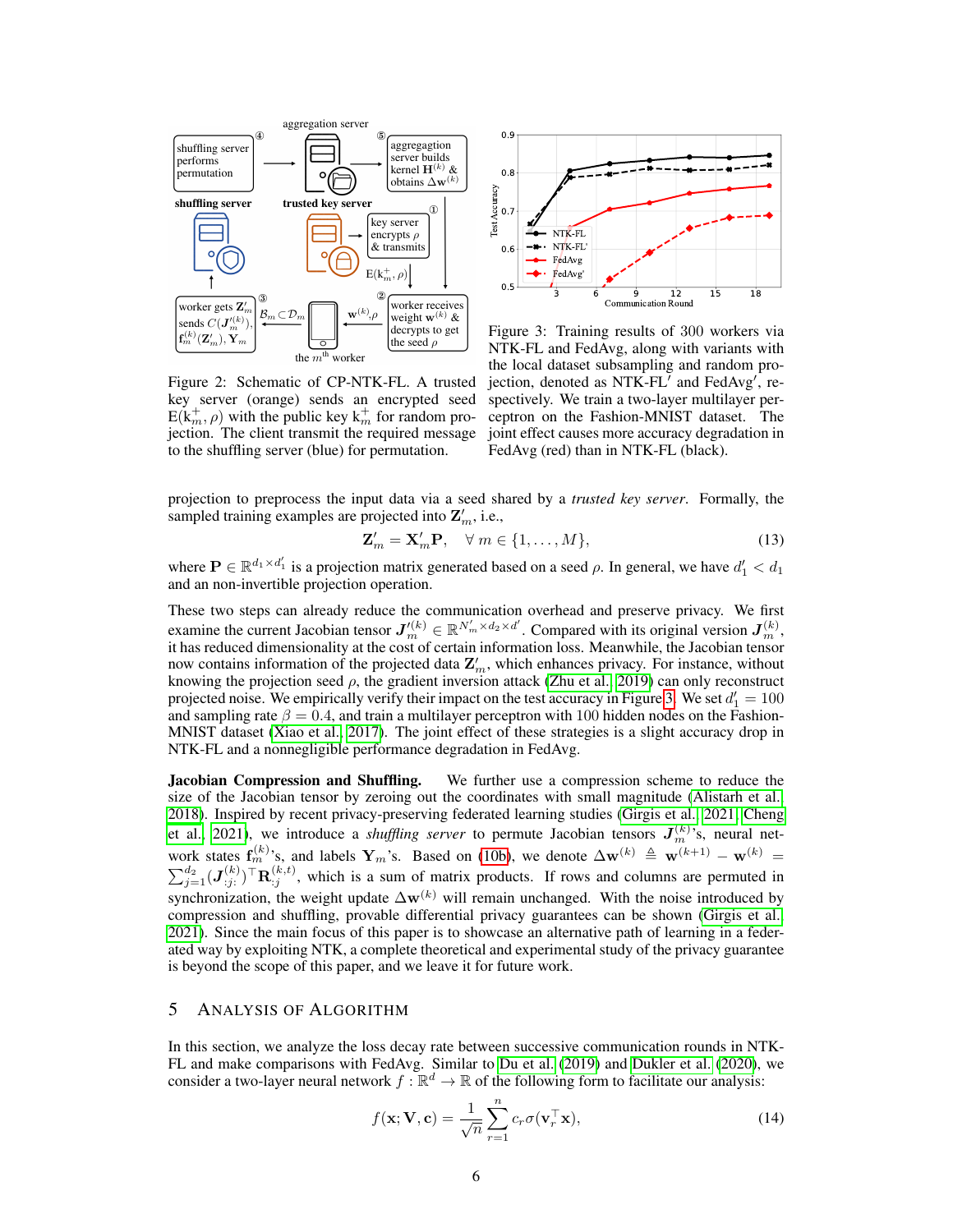where  $\mathbf{x} \in \mathbb{R}^{d_1}$  is an input,  $\mathbf{v}_r \in \mathbb{R}^{d_1}$  is the weight vector in the first layer,  $\mathbf{V} = [\mathbf{v}_1, \cdots, \mathbf{v}_n]$ ,  $c_r \in \mathbb{R}$  is the weight in the second layer, and  $\sigma(\cdot)$  is the rectified linear unit (ReLU) function, namely  $\sigma(z) = \max(z, 0)$ , applied coordinatewise. We state two assumptions as prerequisites.

<span id="page-6-0"></span>**Assumption 1** The first layer  $v_r$ 's are sampled from  $\mathcal{N}(0, \alpha^2 I)$ . The second layer  $c_r$ 's are sampled *from* {−1, 1} *with equal probability and are kept fixed during training.*

Assumption [1](#page-6-0) gives the initial distribution of the neural network parameters. Similar assumptions can be found in [Dukler et al.](#page-9-13) [\(2020\)](#page-9-13). We add restrictions to the input data in the next assumption.

<span id="page-6-5"></span>**Assumption 2** *(Normalized input). The input data are normalized, i.e.,*  $\|\mathbf{x}_i\|_2 \leq 1, \forall i$ .

For this neural network model, the  $(i, j)$ th entry of the empirical kernel matrix  $H^{(k)}$  given in [\(7\)](#page-3-3) can be calculated as:

$$
(\mathbf{H}^{(k)})_{ij} = \frac{1}{n} \mathbf{x}_i^{\top} \mathbf{x}_j \sum_{r=1}^{n} \mathbb{I}_{ir}^{(k)} \mathbb{I}_{jr}^{(k)},
$$
\n(15)

where  $\mathbb{1}_{ir}^{(k)} \triangleq \mathbb{1}_{\{\langle \mathbf{v}_r^{(k)}, \mathbf{x}_i \rangle \geq 0\}}$ , and the term  $c_r^2$  is omitted according to Assumption [1.](#page-6-0) Define  $\mathbf{H}^{\infty}$ , whose  $(i, j)$ th entry is given by:

$$
(\mathbf{H}^{\infty})_{ij} \triangleq \mathbb{E}_{\mathbf{v} \sim \mathcal{N}(0,\alpha^2 \mathbf{I})} \left[ \mathbf{x}_i^{\top} \mathbf{x}_j \, \mathbb{1}(\mathbf{v}^{\top} \mathbf{x}_i \geq 0) \, \mathbb{1}(\mathbf{v}^{\top} \mathbf{x}_j \geq 0) \right]. \tag{16}
$$

Let  $\lambda_0$  denote the minimum eigenvalue of  $\mathbf{H}^{\infty}$ , which is restricted in the next assumption.

<span id="page-6-1"></span>**Assumption 3** *The kernel matrix*  $\mathbf{H}^{\infty}$  *is positive definite, namely,*  $\lambda_0 > 0$ *.* 

In fact, the positive-definite property of  $\mathbf{H}^{\infty}$  can be shown under certain conditions [\(Dukler et al.,](#page-9-13) [2020\)](#page-9-13). For simplicity, we omit the proof details and directly assume the positive definiteness of  $\mathbf{H}^{\infty}$ in Assumption [3.](#page-6-1) Next, we study the residual term  $||f^{(k)}(\mathbf{X}) - \mathbf{y}||_2^2$  in communication round k, and give the convergence result by analyzing how the residual term decays between successive rounds.

<span id="page-6-2"></span>**Theorem [1](#page-6-0)** For the NTK-FL scheme under Assumptions 1 to [3,](#page-6-1) let the learning rate  $\eta = \mathcal{O}\left(\frac{\lambda_0}{N}\right)$ and the neural network width  $n=\Omega\left(\frac{N^2}{\lambda_0^2}\ln\frac{2N^2}{\delta}\right)$ , then with probability at least  $1-\delta$ , the one-round *loss decay of NTK-FL is*

$$
\left\|f^{(k+1)}(\mathbf{X}) - \mathbf{y}\right\|_{2}^{2} \leqslant \left(1 - \frac{\eta \lambda_{0}}{2N}\right)^{t^{(k)}} \left\|f^{(k)}(\mathbf{X}) - \mathbf{y}\right\|_{2}^{2},\tag{17}
$$

where  $t^{(k)}$  is the number of NTK update steps defined in [\(12a\)](#page-4-0).

The proof of Theorem [1](#page-6-2) can be found in Appendix [A.](#page-12-0) By studying the asymmetric kernel matrix caused by local update [\(Huang et al., 2021\)](#page-9-9), we have the following theorem for FedAvg, where the proof can be found in Appendix [B.](#page-15-0)

<span id="page-6-3"></span>**Theorem 2** For FedAvg under Assumptions [1](#page-6-0) to [3,](#page-6-1) let the learning rate  $\eta = \mathcal{O}\left(\frac{\lambda_0}{\tau N|\mathcal{C}_k|}\right)$  and the neural network width  $n = \Omega\left(\frac{N^2}{\lambda_0^2} \ln \frac{2N^2}{\delta}\right)$ , then with probability at least  $1-\delta$ , the one-round loss *decay of FedAvg is*

$$
\left\|f^{(k+1)}(\mathbf{X}) - \mathbf{y}\right\|_{2}^{2} \leqslant \left(1 - \frac{\eta \tau \lambda_{0}}{2N|\mathcal{C}_{k}|}\right) \left\|f^{(k)}(\mathbf{X}) - \mathbf{y}\right\|_{2}^{2},\tag{18}
$$

*where*  $\tau$  *is the number of local iterations, and*  $|\mathcal{C}_k|$  *is the cardinality of the worker set in round* k. Remark 1 *(Fast Convergence of NTK-FL). The convergence rate of NTK-FL is faster than FedAvg.*

*To see this, we compare the Binomial approximation of the decay coefficient in Theorem [1](#page-6-2) with the decay coefficient in Theorem [2,](#page-6-3) i.e.,*

<span id="page-6-4"></span>
$$
1 - \frac{\eta_1 t^{(k)} \lambda_0}{2N} \leqslant 1 - \frac{\eta_2 \tau \lambda_0}{2N |\mathcal{C}_k|}.
$$
\n
$$
(19)
$$

The number of NTK update steps  $t^{(k)}$  is chosen dynamically in [\(12a\)](#page-4-0), which is on the order of  $10^2$ *to* 10<sup>3</sup> *, whereas* τ *is often on the order of magnitude of* 10 *in literature [\(Reisizadeh et al., 2020;](#page-10-8) [Haddadpour et al., 2021\)](#page-9-3). One can verify that*  $\eta_1 t^{(k)} \lambda_0$  *is larger than*  $\eta_2 \tau \lambda_0/|\mathcal{C}_k|$  *and draw the conclusion in* [\(19\)](#page-6-4)*.*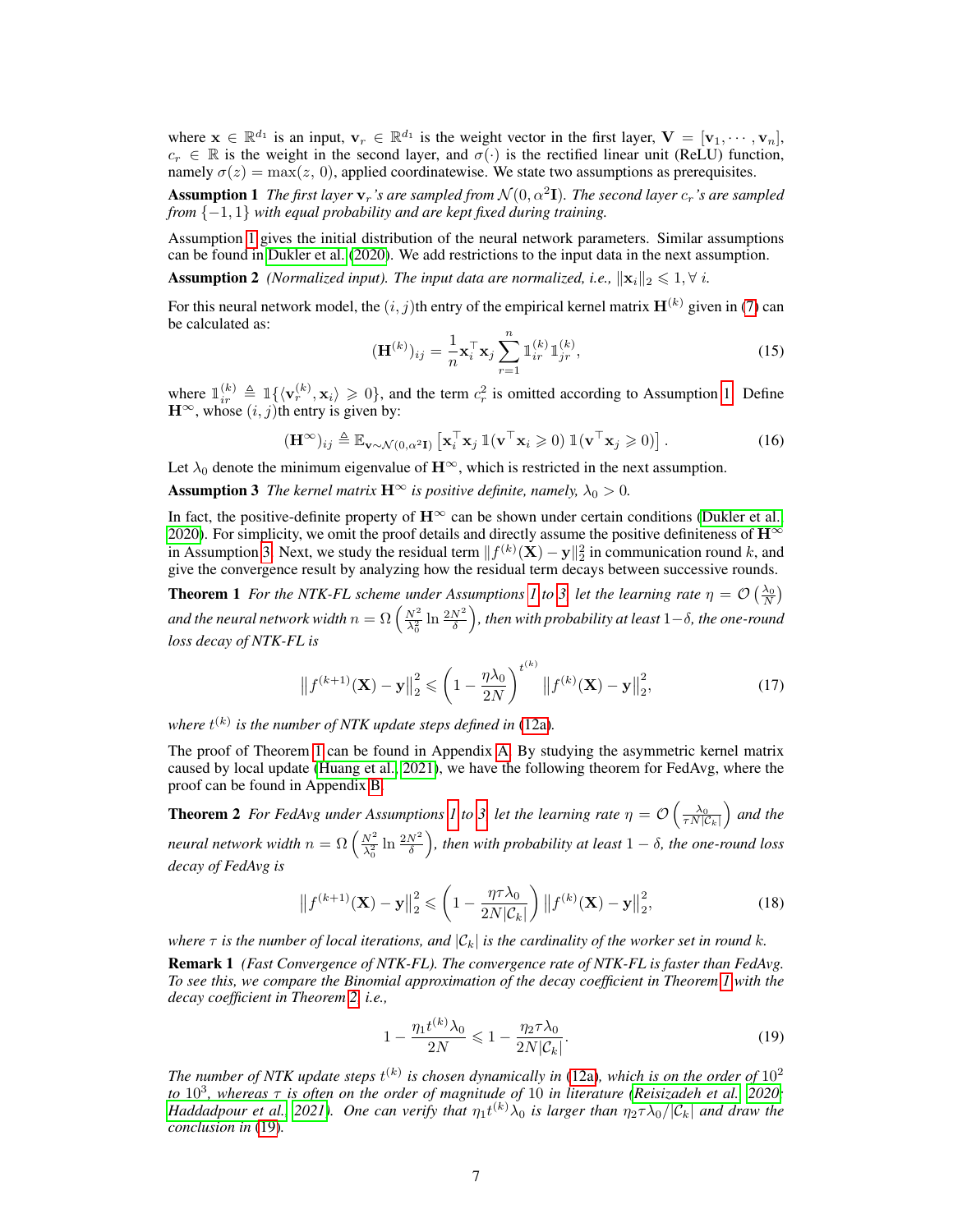<span id="page-7-0"></span>

Figure 4: Test accuracy versus communication round of different methods evaluated on: (a) EM-NIST dataset, where the heterogeneity comes from feature skewness. (b) non-IID MNIST dataset with label skewness, where the Dirichlet distribution parameter  $\alpha = 0.5$ . (c) non-IID Fashion-MNIST dataset with label skewness, where the Dirichlet distribution parameter  $\alpha = 0.5$ . NTK-FL outperforms all baseline FL algorithms in different scenarios, and achieves similar test performance compared with the ideal centralized training case.

<span id="page-7-1"></span>

Figure 5: Test accuracy versus the Dirichlet distribution parameter  $\alpha$  for different methods evaluated on the non-IID Fashion-MNIST dataset. Reducing the value of  $\alpha$  will increase the degree of heterogeneity in the data distribution. NTK-FL is robust to different heterogeneous data distributions, and shows more advantages over FedAvg and FedNova when the degree of heterogeneity is larger.



Figure 6: CP-NTK-FL test accuracy for different hyperparams. A larger data sampling rate  $\beta$  and a larger dimension  $d_1$  are expected to give a higher test accuracy. In general, the scheme is robust to different combinations of hyperparameters.

## 6 EXPERIMENTAL RESULTS

Federated Settings. We use three datasets, namely, MNIST [\(LeCun et al., 1998\)](#page-10-17), Fashion-MNIST [\(Xiao et al., 2017\)](#page-11-3), and EMNIST [\(Cohen et al., 2017\)](#page-9-14) digits. All of them contain  $C = 10$ categories. For MNIST and Fashion-MNIST, we follow [Hsu et al.](#page-9-15) [\(2019\)](#page-9-15) to simulate non-IID data with the Dirichlet distribution. Specifically, for the mth worker, we draw a random vector  $q_m \sim \text{Dir}(\alpha)$ , where  $q_m = [q_{m,1}, \ldots, q_{m,C}]^\top$  belongs to the  $(C-1)$ -standard simplex. Images with category k are assigned to the mth worker in proportional to  $(100 \cdot q_{m,k})\%$ . The heterogeneity in this setting mainly comes from label skewness. For the EMNIST dataset, it has a federated version that splits the dataset into shards indexed by the original writer of the digits [\(Kairouz et al.,](#page-9-0) [2021\)](#page-9-0). The heterogeneity mainly comes from feature skewness. A multilayer perceptron model with 100 hidden nodes is chosen as the target neural network model. We consider a total of 300 workers and select 20 of them with equal probability in each round.

Convergence. We empirically verify the convergence rate of the proposed method. For FedAvg, we use the number of local iterations from  $\{10, 20, \ldots, 50\}$  and report the best results. We choose the following methods that are robust to the non-IID setting as the baselines: (i) Data sharing scheme suggested by [Zhao et al.](#page-11-0) [\(2018\)](#page-11-0), where a global dataset is broadcasted to workers for local training; the size of the global dataset is set to be  $10\%$  of the total number of local data points. (ii) Federated normalized averaging (FedNova) [\(Wang et al., 2020\)](#page-10-2), where the workers transmit normalized gra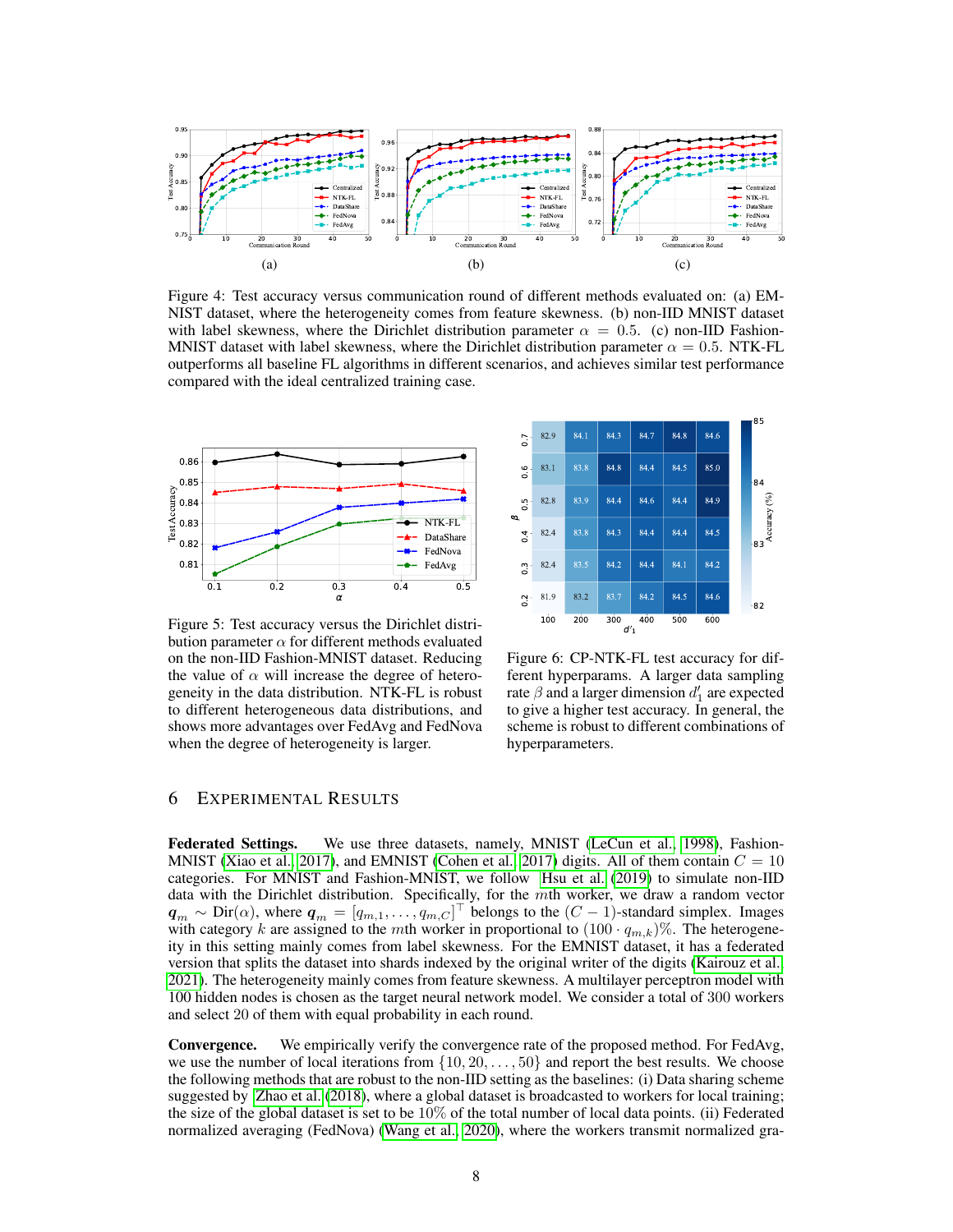dient vectors to the server. (iii) Centralized training simulation, where the server collects the data points from subset  $C_k$  of workers and performs gradient descent to directly train the global model. Clearly, scheme (iii) achieves the performance that can be considered as an upper bound of all other algorithms. The training curves over three repetitions are shown in Figure [4.](#page-7-0) Our proposed NTK-FL method shows consistent advantages over other methods in different non-IID scenarios.

**Degree of Heterogeneity.** In this experiment, we select the Dirichlet distribution parameter  $\alpha$  from  $\{0.1, 0.2, 0.3, 0.4, 0.5\}$  and simulate different degrees of heterogeneity on Fashion-MNIST dataset. A smaller  $\alpha$  will increase the degree of heterogeneity in the data distribution. We evaluate NTK-FL, DataShare, FedNova, and FedAvg model test accuracy after training for 50 rounds. The mean values over three repetitions are shown in Figure [5,](#page-7-1) where each point is obtained over five repetitions with standard deviation less than 1%. It can be observed that NTK-FL achieves stable test accuracy in different heterogeneous settings. In comparison, FedAvg and FedNova show a performance drop in the small  $\alpha$  region. NTK-FL has more advantages over baselines methods when the degree of heterogeneity is larger.

Effect of Hyperparameters. We study the effect of the tunable parameters in CP-FL-NTK. We change the local data sampling rate  $\beta$  and dimension  $d'_1$ , and evaluate the model test accuracy on the non-IID Fashion-MNIST dataset ( $\alpha = 0.1$ ) after 10 communication rounds. The results are shown in Figure [6.](#page-7-1) A larger data sampling rate  $\beta$  or a larger dimension  $d_1'$  will cause less information loss, and are expected to achieve a higher test accuracy. The results also show that the scheme is robust to different combinations of hyperparameters.

Communication Efficiency. We evaluate the uplink communication efficiency of CP-NTK-FL  $(d'_1 = 200, \beta = 0.3)$  by measuring the number of rounds and cumulative uplink communication cost to reach a test accuracy of 85% on non-IID Fashion-MNIST dataset ( $\alpha = 0.1$ ). The results over three repetitions are shown in Table [1.](#page-8-1) Compared with federated learning with compression (FedCOM) [\(Haddadpour](#page-9-3) [et al., 2021\)](#page-9-3), quantized SGD (QSGD) [\(Alis](#page-9-16)[tarh et al., 2017\)](#page-9-16), and FedAvg, CP-NTK-FL achieves the goal within an order of magnitude fewer iterations, which is particularly advantageous for applications with nonnegligible encoding/decoding delays or network latency.

<span id="page-8-1"></span>Table 1: Communication cost to reach 85% on non-IID Fashion-MNIST dataset ( $\alpha = 0.1$ ). CP-NTK-FL can achieve the target goal within the fewest communication rounds without incurring communication cost significantly.

| optimization<br>algorithms | comm.<br>rounds | comm.<br>cost(MB) |
|----------------------------|-----------------|-------------------|
| <b>CP-NTK-FL</b>           | 26              | 386               |
| FedCOM                     | 250             | 379               |
| QSGD (4 bit)               | 614             | 465               |
| FedAvg                     | 284             | 1720              |

## 7 CONCLUSION AND FUTURE WORK

In this paper, we have proposed an NTK empowered FL paradigm. It inherently solves the statistical heterogeneity challenge. By constructing a global kernel based on the local sample-wise Jacobian matrices, the global model weights can be updated via NTK evolution in the parameter space. Compared with traditional algorithms such as FedAvg, NTK-FL has a more centralized training flavor by transmitting more expressive updates. The effectiveness of the proposed paradigm has been verified theoretically and experimentally.

In future work, it will be interesting to extend the paradigm for other neural network architectures, such as CNNs, residual networks (ResNets) [\(He et al., 2016\)](#page-9-17), and RNNs. It is also worthwhile to further improve the efficiency of NTK-FL and explore its savings in wall-clock time. Thorough theoretical understandings of the privacy protection strategies in CP-NTK-FL will help improve the design. We believe the proposed paradigm will provide a new perspective to solve federated learning challenges.

## **REFERENCES**

<span id="page-8-0"></span>Sina Alemohammad, Zichao Wang, Randall Balestriero, and Richard Baraniuk. The recurrent neural tangent kernel. In *International Conference on Learning Representations*, 2021.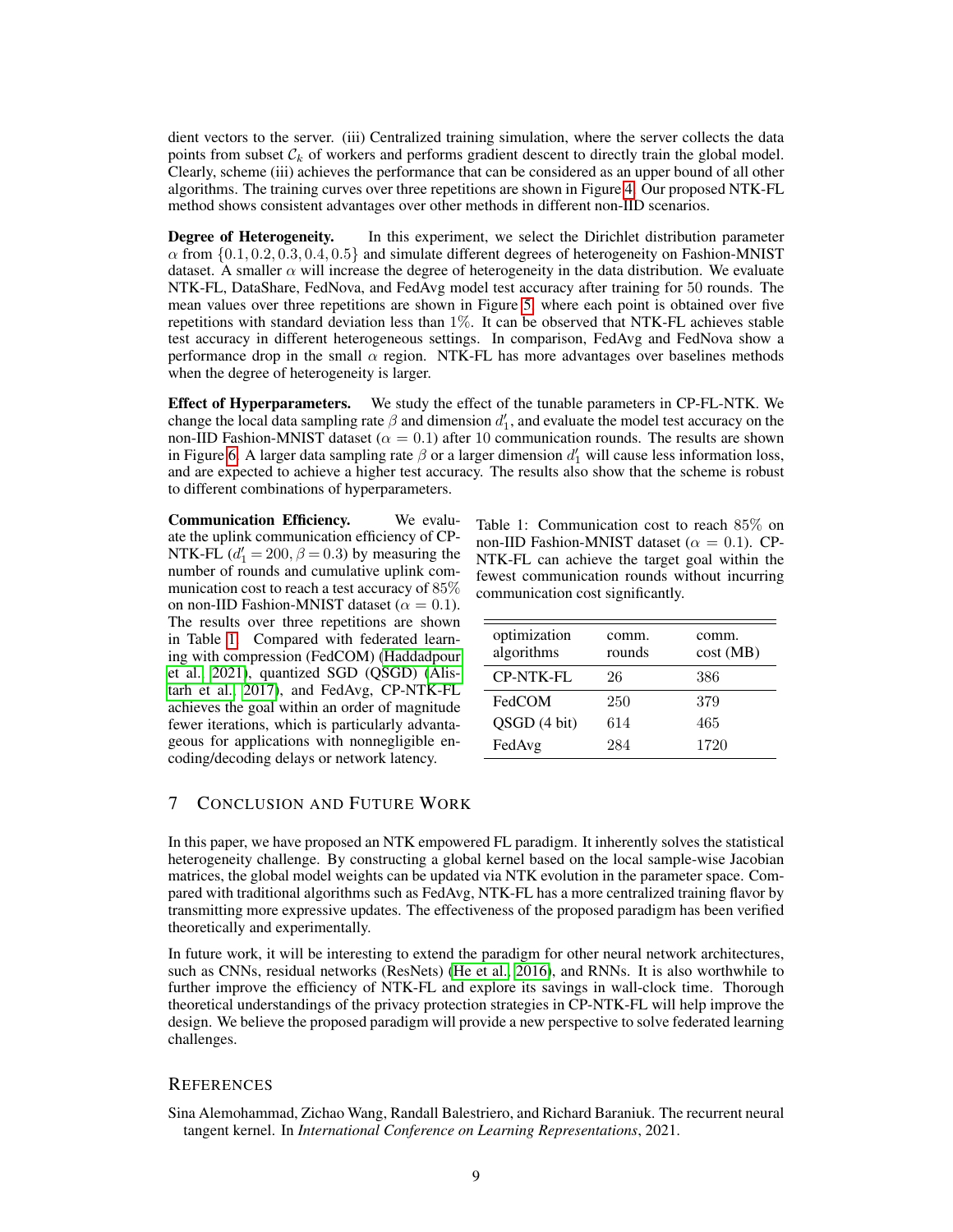- <span id="page-9-16"></span>Dan Alistarh, Demjan Grubic, Jerry Li, Ryota Tomioka, and Milan Vojnovic. QSGD: Communication-efficient SGD via gradient quantization and encoding. *Advances in Neural Information Processing Systems*, 2017.
- <span id="page-9-11"></span>Dan Alistarh, Torsten Hoefler, Mikael Johansson, Nikola Konstantinov, Sarit Khirirat, and Cedric Renggli. The convergence of sparsified gradient methods. In *Advances in Neural Information Processing Systems*, 2018.
- <span id="page-9-6"></span>Sanjeev Arora, Simon S. Du, Wei Hu, Zhiyuan Li, Ruslan Salakhutdinov, and Ruosong Wang. On exact computation with an infinitely wide neural net. In *Advances in Neural Information Processing Systems*, 2019.
- <span id="page-9-1"></span>Hong-You Chen and Wei-Lun Chao. Fedbe: Making Bayesian model ensemble applicable to federated learning. In *International Conference on Learning Representations*, 2021.
- <span id="page-9-5"></span>Zixiang Chen, Yuan Cao, Quanquan Gu, and Tong Zhang. A generalized neural tangent kernel analysis for two-layer neural networks. In *Advances in Neural Information Processing Systems*, 2020.
- <span id="page-9-8"></span>Pau-Chen Cheng, Kevin Eykholt, Zhongshu Gu, Hani Jamjoom, KR Jayaram, Enriquillo Valdez, and Ashish Verma. Separation of powers in federated learning. *arXiv preprint arXiv:2105.09400*, 2021.
- <span id="page-9-14"></span>Gregory Cohen, Saeed Afshar, Jonathan Tapson, and Andre Van Schaik. EMNIST: Extending MNIST to handwritten letters. In *International Joint Conference on Neural Networks*, 2017.
- <span id="page-9-12"></span>Simon S. Du, Xiyu Zhai, Barnabas Poczos, and Aarti Singh. Gradient descent provably optimizes over-parameterized neural networks. In *International Conference on Learning Representations*, 2019.
- <span id="page-9-13"></span>Yonatan Dukler, Guido Montufar, and Quanquan Gu. Optimization theory for ReLu neural networks trained with normalization layers. In *International Conference on Machine Learning*, 2020.
- <span id="page-9-7"></span>Antonious M. Girgis, Deepesh Data, Suhas N. Diggavi, Peter Kairouz, and Ananda Theertha Suresh. Shuffled model of differential privacy in federated learning. In *International Conference on Artificial Intelligence and Statistics*, 2021.
- <span id="page-9-3"></span>Farzin Haddadpour, Mohammad Mahdi Kamani, Aryan Mokhtari, and Mehrdad Mahdavi. Federated learning with compression: Unified analysis and sharp guarantees. In *International Conference on Artificial Intelligence and Statistics*, 2021.
- <span id="page-9-17"></span>Kaiming He, Xiangyu Zhang, Shaoqing Ren, and Jian Sun. Deep residual learning for image recognition. In *International Conference on Computer Vision and Pattern Recognition*, 2016.
- <span id="page-9-10"></span>Hossein Hosseini, Sungrack Yun, Hyunsin Park, Christos Louizos, Joseph Soriaga, and Max Welling. Federated learning of user authentication models. *arXiv preprint arXiv:2007.04618*, 2020.
- <span id="page-9-15"></span>Tzu-Ming Harry Hsu, Hang Qi, and Matthew Brown. Measuring the effects of non-identical data distribution for federated visual classification. *arXiv preprint arXiv:1909.06335*, 2019.
- <span id="page-9-9"></span>Baihe Huang, Xiaoxiao Li, Zhao Song, and Xin Yang. FL-NTK: A neural tangent kernel-based framework for federated learning convergence analysis. *arXiv preprint arXiv:2105.05001*, 2021.
- <span id="page-9-4"></span>Arthur Jacot, Franck Gabriel, and Clément Hongler. Neural tangent kernel: Convergence and generalization in neural networks. In *Advances in Neural Information Processing Systems*, 2018.
- <span id="page-9-0"></span>Peter Kairouz, H Brendan McMahan, Brendan Avent, Aurelien Bellet, Mehdi Bennis, et al. Ad- ´ vances and open problems in federated learning. *Foundations and Trends in Machine Learning*, 2021.
- <span id="page-9-2"></span>Sai Praneeth Karimireddy, Satyen Kale, Mehryar Mohri, Sashank Reddi, Sebastian Stich, and Ananda Theertha Suresh. Scaffold: Stochastic controlled averaging for federated learning. In *International Conference on Machine Learning*, 2020.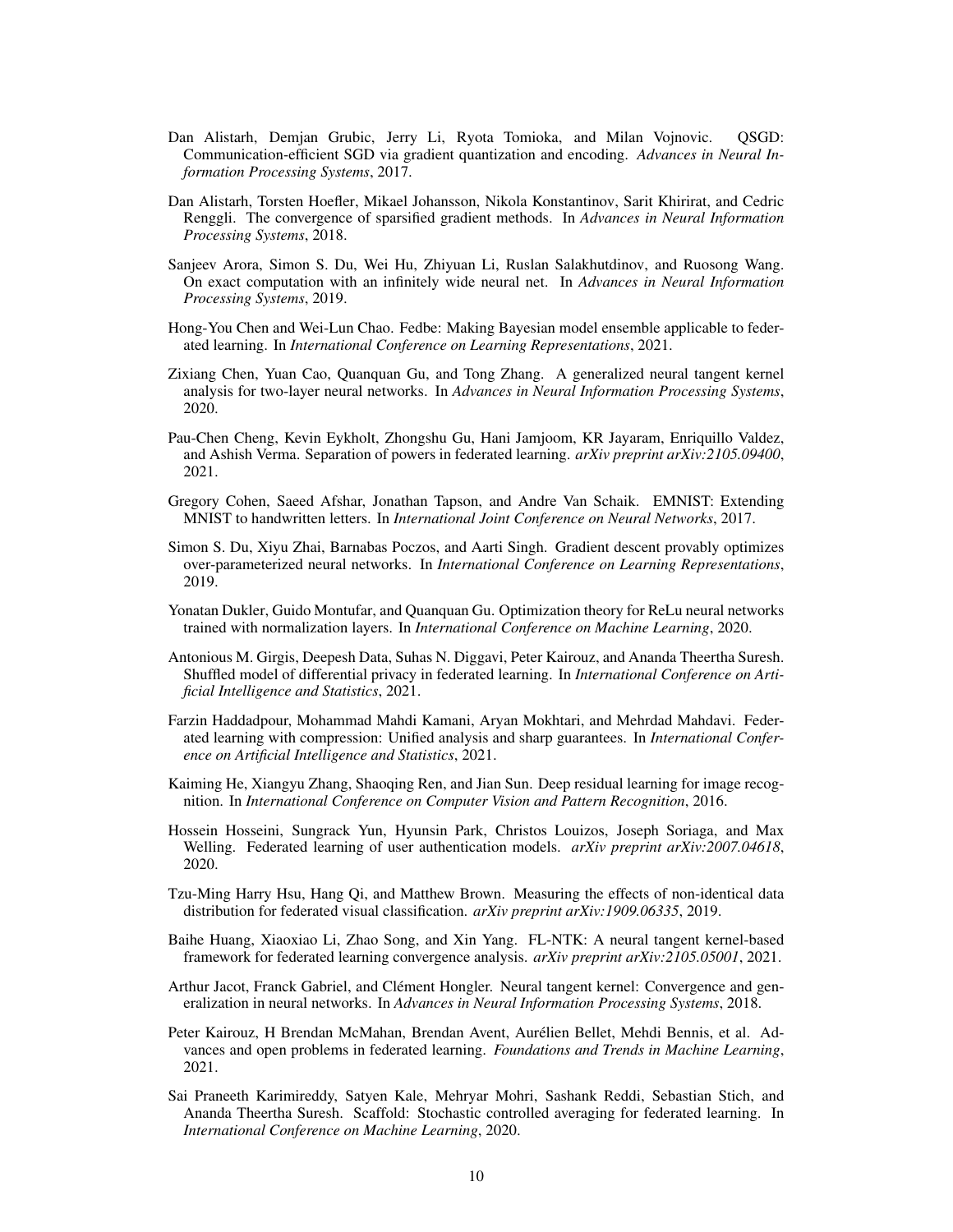- <span id="page-10-14"></span>Tamara G Kolda and Brett W Bader. Tensor decompositions and applications. *SIAM review*, 51(3): 455–500, 2009.
- <span id="page-10-17"></span>Yann LeCun, Léon Bottou, Yoshua Bengio, and Patrick Haffner. Gradient-based learning applied to document recognition. *Proceedings of the IEEE*, 86(11):2278–2324, 1998.
- <span id="page-10-6"></span>Jaehoon Lee, Lechao Xiao, Samuel Schoenholz, Yasaman Bahri, Roman Novak, Jascha Sohl-Dickstein, and Jeffrey Pennington. Wide neural networks of any depth evolve as linear models under gradient descent. In *Advances in Neural Information Processing Systems*, 2019.
- <span id="page-10-7"></span>Jaehoon Lee, Samuel S. Schoenholz, Jeffrey Pennington, Ben Adlam, Lechao Xiao, Roman Novak, and Jascha Sohl-Dickstein. Finite versus infinite neural networks: an empirical study. In *Advances in Neural Information Processing Systems*, 2020.
- <span id="page-10-1"></span>Tian Li, Anit Kumar Sahu, Ameet Talwalkar, and Virginia Smith. Federated learning: Challenges, methods, and future directions. *IEEE Signal Processing Magazine*, 37(3):50–60, 2020.
- <span id="page-10-4"></span>Tian Li, Anit Kumar Sahu, Manzil Zaheer, Maziar Sanjabi, Ameet Talwalkar, and Virginia Smith. Federated optimization in heterogeneous networks. *Proceedings of Machine Learning and Systems*, 2020.
- <span id="page-10-12"></span>Xiaoxiao Li, Meirui Jiang, Xiaofei Zhang, Michael Kamp, and Qi Dou. FedBN: Federated learning on non-iid features via local batch normalization. In *International Conference on Learning Representations*, 2021.
- <span id="page-10-0"></span>Brendan McMahan, Eider Moore, Daniel Ramage, Seth Hampson, and Blaise Aguera y Arcas. Communication-efficient learning of deep networks from decentralized data. In *Artificial Intelligence and Statistics*, 2017.
- <span id="page-10-15"></span>Preetum Nakkiran, Gal Kaplun, Yamini Bansal, Tristan Yang, Boaz Barak, and Ilya Sutskever. Deep double descent: Where bigger models and more data hurt. In *ICLR 2020 : Eighth International Conference on Learning Representations*, 2020.
- <span id="page-10-5"></span>Sashank J. Reddi, Zachary Charles, Manzil Zaheer, Zachary Garrett, Keith Rush, Jakub Konečný, Sanjiv Kumar, and Hugh Brendan McMahan. Adaptive federated optimization. In *International Conference on Learning Representations*, 2021.
- <span id="page-10-8"></span>Amirhossein Reisizadeh, Aryan Mokhtari, Hamed Hassani, Ali Jadbabaie, and Ramtin Pedarsani. Fedpaq: A communication-efficient federated learning method with periodic averaging and quantization. In *International Conference on Artificial Intelligence and Statistics*, 2020.
- <span id="page-10-9"></span>Felix Sattler, Simon Wiedemann, Klaus-Robert Müller, and Wojciech Samek. Robust and communication-efficient federated learning from non-iid data. *IEEE Transactions on Neural Networks and Learning Systems*, 31(9):3400–3413, 2019.
- <span id="page-10-11"></span>Hyowoon Seo, Jihong Park, Seungeun Oh, Mehdi Bennis, and Seong-Lyun Kim. Federated knowledge distillation. *arXiv preprint arXiv:2011.02367*, 2020.
- <span id="page-10-10"></span>Virginia Smith, Chao-Kai Chiang, Maziar Sanjabi, and Ameet Talwalkar. Federated multi-task learning. In *Advances in Neural Information Processing Systems*, 2017.
- <span id="page-10-13"></span>Lili Su, Jiaming Xu, and Pengkun Yang. Achieving statistical optimality of federated learning: Beyond stationary points. *arXiv preprint arXiv:2106.15216*, 2021.
- <span id="page-10-3"></span>Hongyi Wang, Mikhail Yurochkin, Yuekai Sun, Dimitris Papailiopoulos, and Yasaman Khazaeni. Federated learning with matched averaging. In *International Conference on Learning Representations*, 2020.
- <span id="page-10-2"></span>Jianyu Wang, Qinghua Liu, Hao Liang, Gauri Joshi, and H. Vincent Poor. Tackling the objective inconsistency problem in heterogeneous federated optimization. In *Advances in Neural Information Processing Systems*, 2020.
- <span id="page-10-16"></span>Jianyu Wang, Zachary Charles, Zheng Xu, Gauri Joshi, H Brendan McMahan, Maruan Al-Shedivat, Galen Andrew, Salman Avestimehr, Katharine Daly, Deepesh Data, et al. A field guide to federated optimization. *arXiv preprint arXiv:2107.06917*, 2021.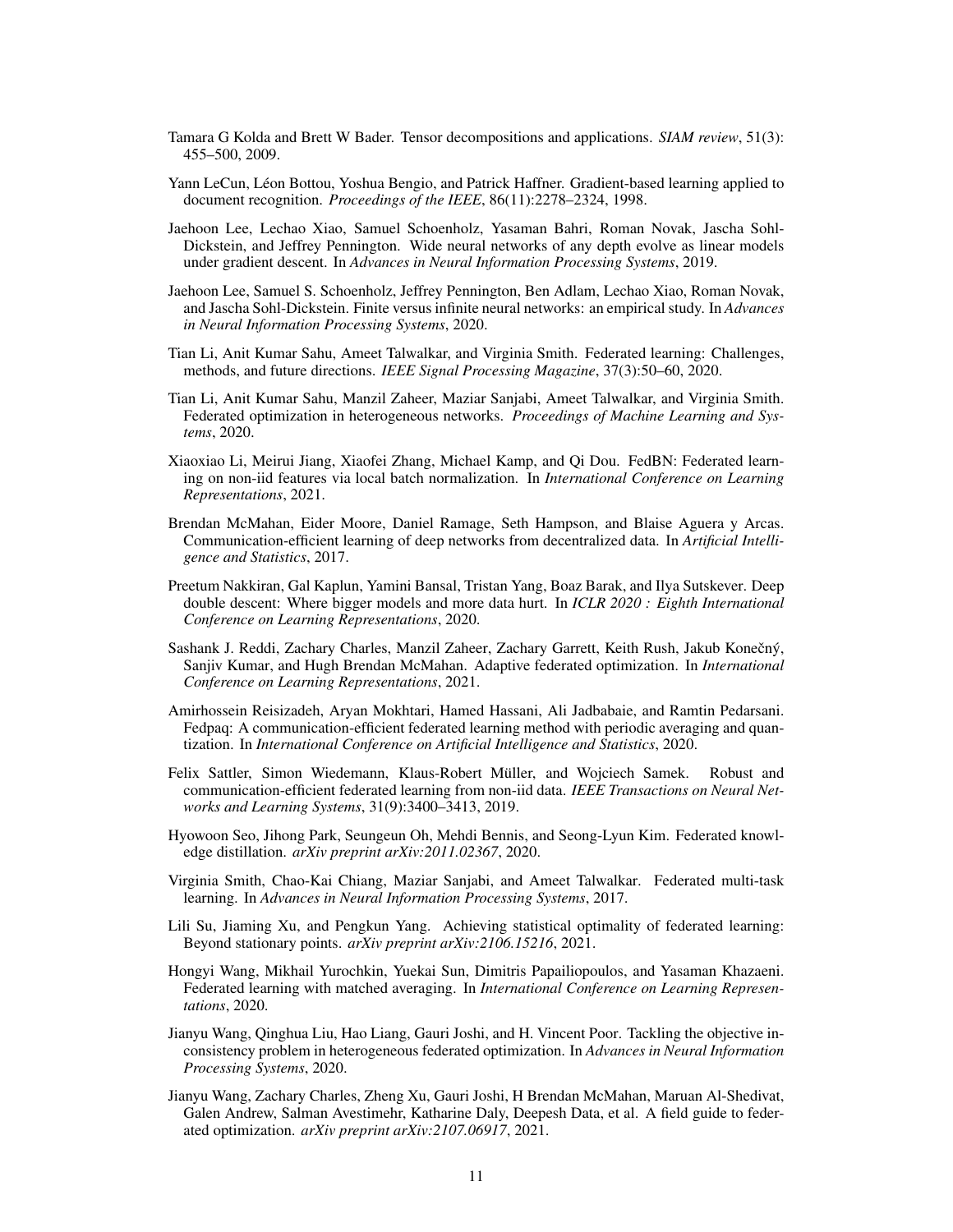- <span id="page-11-3"></span>Han Xiao, Kashif Rasul, and Roland Vollgraf. Fashion-MNIST: a novel image dataset for benchmarking machine learning algorithms. *arXiv preprint arXiv:1708.07747*, 2017.
- <span id="page-11-1"></span>Greg Yang and Etai Littwin. Tensor programs iib: Architectural universality of neural tangent kernel training dynamics. In *International Conference on Machine Learning*, 2021.
- <span id="page-11-0"></span>Yue Zhao, Meng Li, Liangzhen Lai, Naveen Suda, Damon Civin, and Vikas Chandra. Federated learning with non-iid data. *arXiv preprint arXiv:1806.00582*, 2018.
- <span id="page-11-2"></span>Ligeng Zhu, Zhijian Liu, and Song Han. Deep leakage from gradients. In *Advances in Neural Information Processing Systems*, 2019.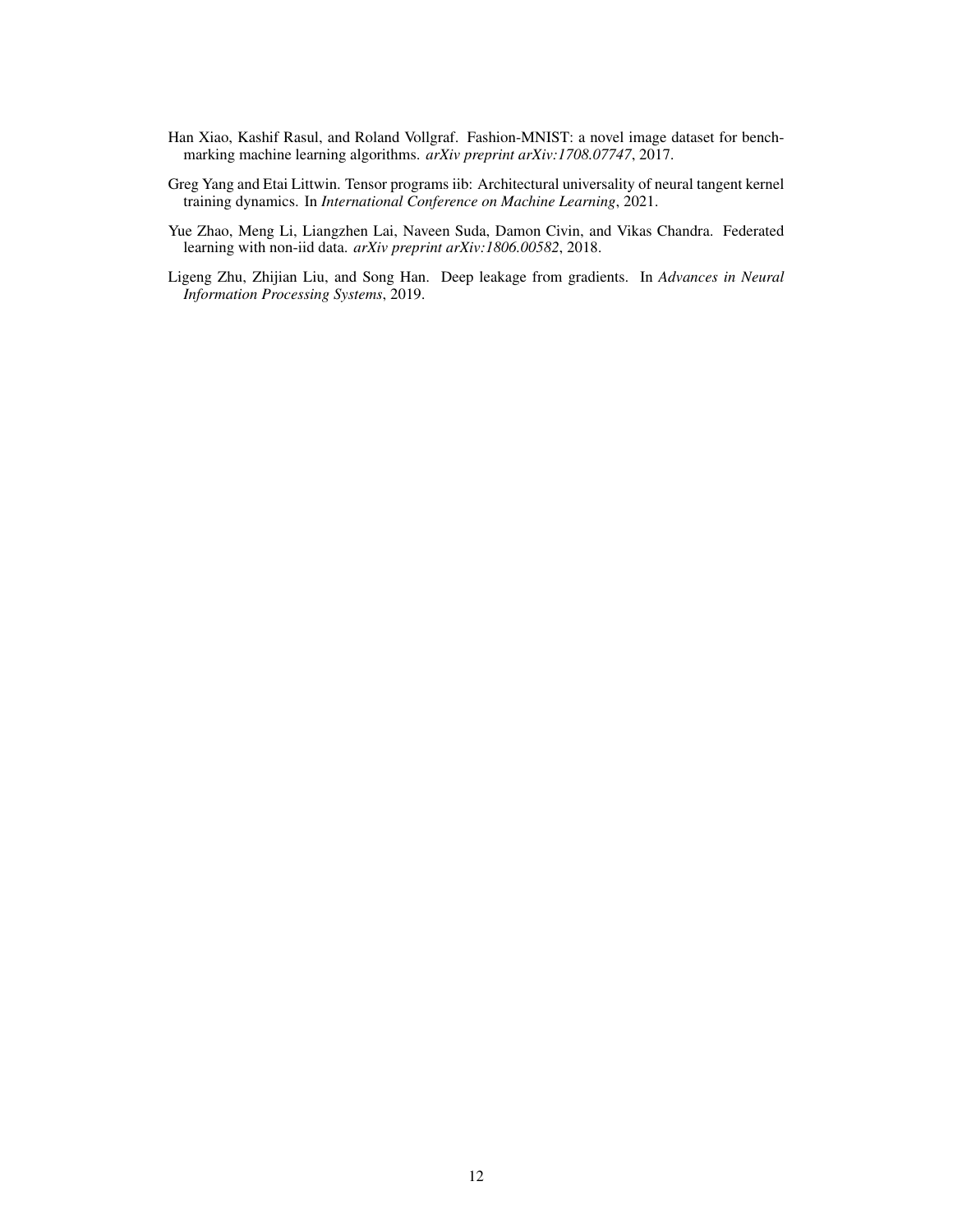## <span id="page-12-0"></span>A PROOF OF THEOREM [1](#page-6-2)

For simplicity, let  $\mathbf{X} = [\mathbf{X}_1, \dots, \mathbf{X}_{|\mathcal{C}_k|}]^\top \in \mathbb{R}^{N \times d_1}$  denote a concatenation of local inputs, and  $\mathbf{Y} = [\mathbf{y}_1^\top, \dots, \mathbf{y}_{|\mathcal{C}_k|}^\top]^\top \in \mathbb{R}^N$  denote a concatenation of local labels. Let  $\mathcal{I}_m$  denote a set of indices such that for  $i \in \mathcal{I}_m$ ,  $(\mathbf{x}_i, y_i) \in \mathcal{D}_m$ . We first present some lemmas to facilitate the convergence analysis. In communication round k, define  $S_i$  as the set of indices corresponding to neurons whose activation pattern is similar to its initial state for an input  $x_i$ :

$$
\mathcal{S}_i \triangleq \left\{ r \in \{1, \dots, n\} \middle| \exists \mathbf{v}, \|\mathbf{v} - \mathbf{v}_r^{(0)}\|_2 \leq R, \mathbb{1}_{ir}^{(0)} \neq \mathbb{1} \left( \mathbf{v}^\top \mathbf{x}_i \geq 0 \right) \right\}.
$$
 (20)

We upper bound the cardinality of  $S_i$  in Lemma [1.](#page-12-1)

<span id="page-12-1"></span>**Lemma [1](#page-6-0)** *Under Assumption* 1 *to* [2,](#page-6-5) *with probability at least*  $1 - \delta$ *, we have* 

$$
|\mathcal{S}_i| \leqslant \sqrt{\frac{2}{\pi}} \frac{nR}{\delta \alpha}, \quad \forall \ i \in \{1, \dots, N\}.
$$
 (21)

*Proof.* To bound  $|\mathcal{S}_i| = \sum_{i=1}^{n}$  $\sum_{r=1}^{8} \mathbb{1} (r \in \mathcal{S}_i)$ , consider an event  $A_{ir}$  defined as follows:

$$
A_{ir} \triangleq \{ \exists \mathbf{v}, \|\mathbf{v} - \mathbf{v}_r^{(0)}\|_2 \leq R, \mathbb{1}_{ir}^{(0)} \neq \mathbb{1} \left( \mathbf{v}^\top \mathbf{x}_i \geq 0 \right) \}. \tag{22}
$$

Clearly,  $\mathbb{1}$  ( $r \in \mathcal{S}_i$ ) =  $\mathbb{1}$  ( $A_{ir}$ ). According to Assumption [2,](#page-6-5)  $\|\mathbf{x}_i\| \leq 1$ , it can be shown that the event  $A_{ir}$  happens if and only if  $|(\mathbf{v}^{(0)}_r)^\top \mathbf{x}_i|\leqslant R$  based on a geometric argument. Based on Assumption [1,](#page-6-0) we have  $(\mathbf{v}_r^{(0)})^\top \mathbf{x}_i \sim \mathcal{N}(0, \alpha^2)$ . The probability of event  $A_{ir}$  is

$$
\mathbb{P}[A_{ir}] = \mathbb{P}\left[ |(\mathbf{v}_r^{(0)})^\top \mathbf{x}_i| \leq R \right]
$$
\n(23a)

<span id="page-12-6"></span>
$$
= \operatorname{erf}\left(\frac{R}{\sqrt{2}\alpha}\right) \leqslant \sqrt{\frac{2}{\pi}} \frac{R}{\alpha}.
$$
 (23b)

By Markov's inequality, we have with probability at least  $1 - \delta$ ,

$$
\sum_{r=1}^{n} \mathbb{1} \left( r \in \mathcal{S}_{i} \right) \leqslant \sqrt{\frac{2}{\pi}} \frac{nR}{\delta \alpha}.
$$
\n(24)

<span id="page-12-5"></span><span id="page-12-4"></span><span id="page-12-3"></span> $\Box$ 

The proof is complete.

We bound the perturbation of the kernel matrix  $H^{(k,t)}$  in Lemma [2.](#page-12-2)

<span id="page-12-2"></span>**Lemma 2** *Under Assumption [1](#page-6-0) to [2,](#page-6-5) if*  $\forall$   $r \in \{1, ..., n\}$ ,  $\|\mathbf{v}_r^{(k,t)} - \mathbf{v}_r^{(0)}\|_2 \le R$ , *then* 

$$
\|\mathbf{H}^{(k,t)} - \mathbf{H}^{(0)}\|_2 \leqslant \frac{2\sqrt{2NR}}{\sqrt{\pi}\delta\alpha}.\tag{25}
$$

*Proof.* We have

$$
\|\mathbf{H}^{(k,t)} - \mathbf{H}^{(0)}\|_{2}^{2} \le \|\mathbf{H}^{(k,t)} - \mathbf{H}^{(0)}\|_{\mathrm{F}}^{2}
$$
\n
$$
\le \sum_{N} N_{N} \le 2
$$
\n(26a)

$$
=\sum_{i=1}^{N} \sum_{j=1}^{N} \left[ (\mathbf{H}^{(k,t)})_{ij} - (\mathbf{H}^{(0)})_{ij} \right]^2
$$
 (26b)

$$
= \frac{1}{n^2} \sum_{i=1}^{N} \sum_{j=1}^{N} (\mathbf{x}_i^{\top} \mathbf{x}_j)^2 \left( \sum_{r=1}^{n} \mathbb{1}_{ir}^{(k,t)} \mathbb{1}_{jr}^{(k,t)} - \mathbb{1}_{ir}^{(0)} \mathbb{1}_{jr}^{(0)} \right)^2.
$$
 (26c)

Consider the event  $A_{ir}$  defined in [\(22\)](#page-12-3). Let  $\phi_{ijr}^{(k,t)} \triangleq \mathbb{I}_{ir}^{(k,t)} \mathbb{1}_{jr}^{(k,t)} - \mathbb{1}_{ir}^{(0)} \mathbb{1}_{jr}^{(0)}$ . If  $\neg A_{ir}$  and  $\neg A_{jr}$ happen, clearly we have  $|\phi_{ijr}^{(k,t)}| = 0$ . Therefore, the expectation of  $|\phi_{ijr}^{(k,t)}|$  can be bounded as

$$
\mathbb{E}\left[\left|\phi_{ijr}^{(k,t)}\right|\right] \leq \mathbb{P}(A_{ir} \cup A_{jr}) \cdot 1\tag{27a}
$$

$$
\leqslant \mathbb{P}(A_{ir}) + \mathbb{P}(A_{jr}) \tag{27b}
$$

$$
\stackrel{\circ}{\leq} 2\sqrt{\frac{2}{\pi}}\frac{R}{\alpha},\tag{27c}
$$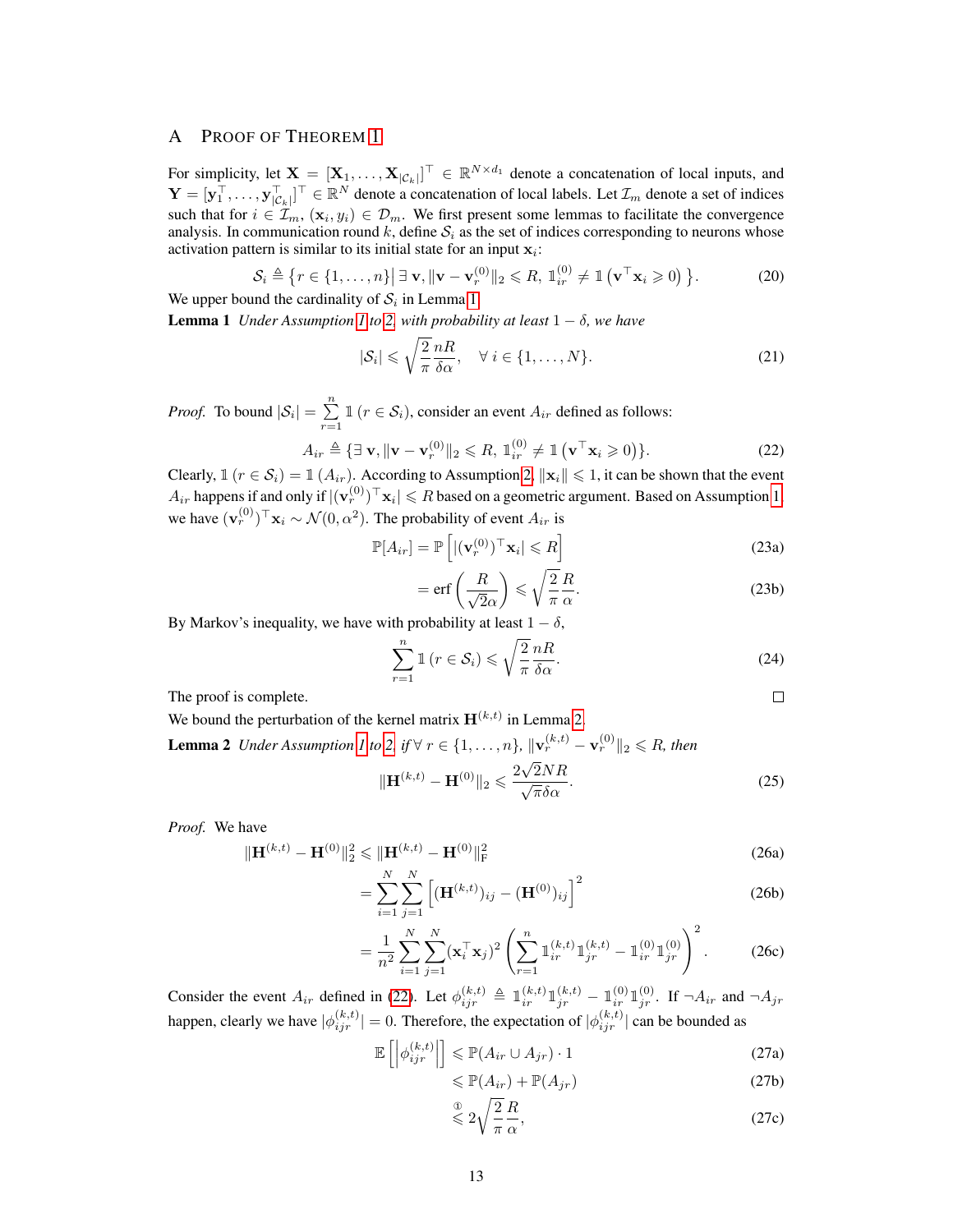where ① comes from [\(23b\)](#page-12-4). By Markov's inequality, we have with probability at least  $1 - \delta$ ,

$$
|\phi_{ijr}^{(k,t)}| \leq 2\sqrt{\frac{2}{\pi}} \frac{R}{\delta \alpha}.
$$
\n(28)

<span id="page-13-0"></span> $\Box$ 

Plugging [\(28\)](#page-13-0) into [\(26c\)](#page-12-5) yields

$$
\|\mathbf{H}^{(k,t)} - \mathbf{H}^{(0)}\|_{2}^{2} \leqslant \frac{N^{2}}{n^{2}} \frac{8n^{2}R^{2}}{\pi \delta^{2} \alpha^{2}} = \frac{8N^{2}R^{2}}{\pi \delta^{2} \alpha^{2}}.
$$
 (29)

Taking the square root on both sides completes the proof.

<span id="page-13-1"></span>**Lemma 3** *With probability at least*  $1 - \delta$ *,* 

$$
\|\mathbf{H}^{(0)} - \mathbf{H}^{\infty}\|_{2} \leqslant N\sqrt{\frac{\ln\left(2N^{2}/\delta\right)}{2n}}.
$$
\n(30)

*Proof.* We have

$$
\|\mathbf{H}^{(0)} - \mathbf{H}^{\infty}\|_{2}^{2} \le \|\mathbf{H}^{(0)} - \mathbf{H}^{\infty}\|_{\mathrm{F}}^{2} = \sum_{i=1}^{N} \sum_{j=1}^{N} \left[ (\mathbf{H}^{(0)})_{ij} - (\mathbf{H}^{\infty})_{ij} \right]^{2}.
$$
 (31)

Note that  $(\mathbf{H}^{(0)})_{ij} = \frac{1}{n} \mathbf{x}_i^{\top} \mathbf{x}_j \sum_{i=1}^{n}$  $r=1$  $\mathbb{1}_{ir}^{(0)} \mathbb{1}_{jr}^{(0)}$ ,  $(\mathbf{H}^{(0)})_{ij} \in [-1,1]$ . By Hoeffding's inequality, we have with probability at least  $1 - \delta/n^2$ ,

$$
\left| (\mathbf{H}^{(0)})_{ij} - (\mathbf{H}^{\infty})_{ij} \right| \leq \sqrt{\frac{\ln\left(2N^2/\delta\right)}{2n}}.
$$
\n(32)

Applying the union bound over  $i, j \in [N]$  yields

$$
\|\mathbf{H}^{(0)} - \mathbf{H}^{\infty}\|_{2} \leq N \sqrt{\frac{\ln\left(2N^{2}/\delta\right)}{2n}}.
$$
\n(33)

The proof is complete.

Now we are going to prove Theorem [1.](#page-6-2)

**Theorem [1](#page-6-0)** For the NTK-FL scheme under Assumptions 1 to [3,](#page-6-1) let the learning rate  $\eta = \mathcal{O}\left(\frac{\lambda_0}{N}\right)$ and the neural network width  $n=\Omega\left(\frac{N^2}{\lambda_0^2}\ln\frac{2N^2}{\delta}\right)$ , then with probability at least  $1-\delta$ , the one-round *loss decay of NTK-FL is*

$$
||f^{(k+1)}(\mathbf{X}) - \mathbf{y}||_2^2 \le \left(1 - \frac{\eta \lambda_0}{2N}\right)^{t^{(k)}} ||f^{(k)}(\mathbf{X}) - \mathbf{y}||_2^2.
$$
 (34)

*Proof.* Taking the difference between successive terms yields

$$
f^{(k,t+1)}(\mathbf{x}_i) - f^{(k,t)}(\mathbf{x}_i) = \frac{1}{\sqrt{n}} \sum_{r=1}^n \left[ c_r \sigma \left( (\mathbf{v}_r^{(k,t+1)})^\top \mathbf{x}_i \right) - c_r \sigma \left( (\mathbf{v}_r^{(k,t)})^\top \mathbf{x}_i \right) \right].
$$
 (35)

We decompose the difference term to the sum of  $d_i^{\text{I}}$  and  $d_i^{\text{II}}$ , based on the set  $\mathcal{S}_i$ :

$$
d_i^{\mathbf{I}} \triangleq \frac{1}{\sqrt{n}} \sum_{r \notin S_i} \left[ c_r \sigma \left( (\mathbf{v}_r^{(k,t+1)})^\top \mathbf{x}_i \right) - c_r \sigma \left( (\mathbf{v}_r^{(k,t)})^\top \mathbf{x}_i \right) \right],
$$
 (36a)

$$
d_i^{\text{II}} \triangleq \frac{1}{\sqrt{n}} \sum_{r \in \mathcal{S}_i} \left[ c_r \sigma \left( (\mathbf{v}_r^{(k,t+1)})^\top \mathbf{x}_i \right) - c_r \sigma \left( (\mathbf{v}_r^{(k,t)})^\top \mathbf{x}_i \right) \right]. \tag{36b}
$$

Consider the residual term

$$
\left\| f^{(k,t+1)}(\mathbf{X}) - \mathbf{y} \right\|_{2}^{2} \tag{37a}
$$

$$
= \|f^{(k,t+1)}(\mathbf{X}) - f^{(k,t)}(\mathbf{X}) + f^{(k,t)}(\mathbf{X}) - \mathbf{y}\|_2^2
$$
\n(37b)

$$
= ||f^{(k,t)}(\mathbf{X}) - \mathbf{y}||_2^2 + 2\left\langle \mathbf{d}^{\mathrm{I}} + \mathbf{d}^{\mathrm{II}}, f^{(k,t)}(\mathbf{X}) - \mathbf{y} \right\rangle + ||f^{(k,t+1)}(\mathbf{X}) - f^{(k,t)}(\mathbf{X})||_2^2.
$$
 (37c)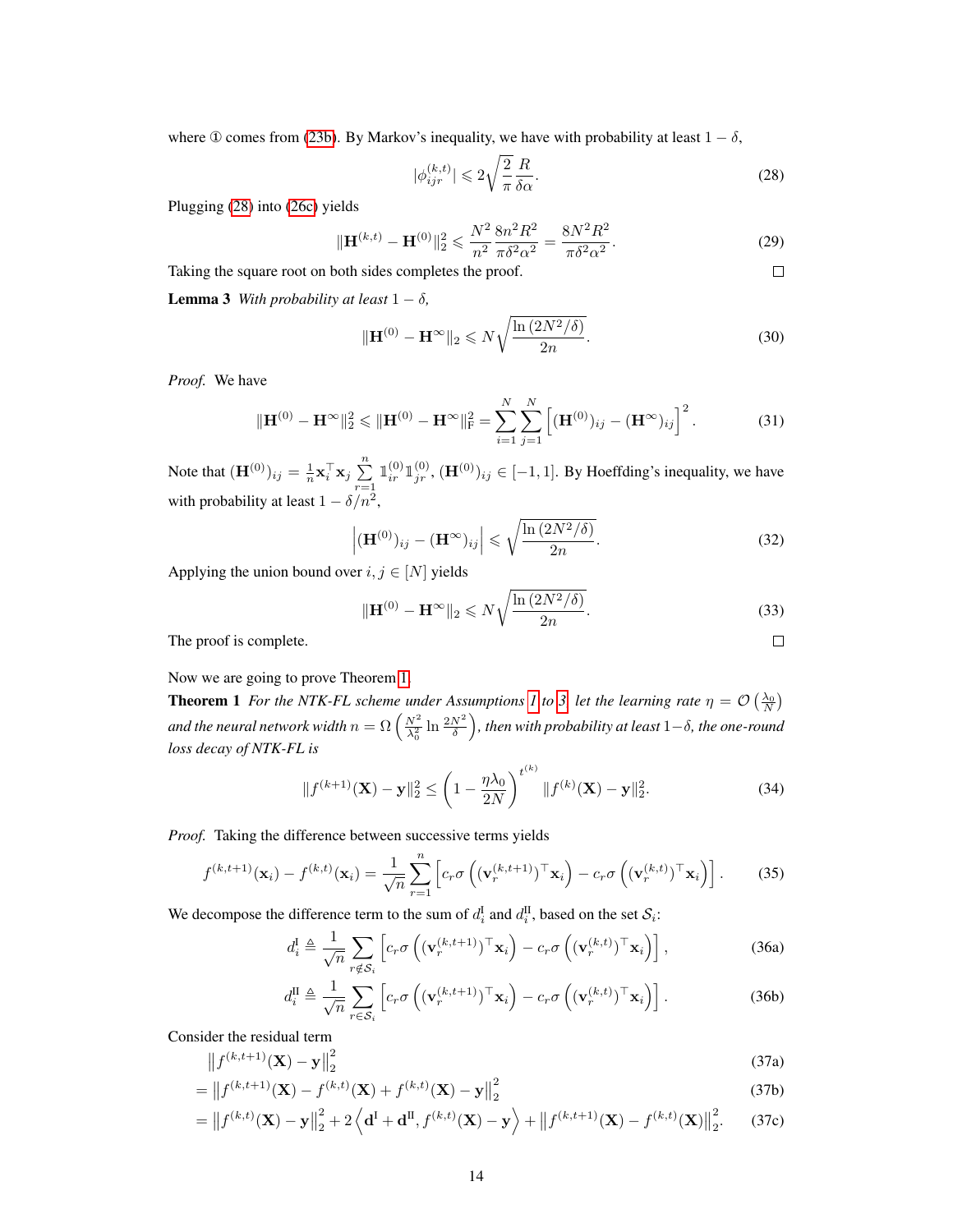We will give upper bounds for the inner product terms  $\langle \mathbf{d}^{\text{I}}, f^{(k,t)}(\mathbf{X}) - \mathbf{y} \rangle$ ,  $\langle \mathbf{d}^{\text{II}}, f^{(k,t)}(\mathbf{X}) - \mathbf{y} \rangle$ , and the difference term  $|| f^{(k,t+1)}(\mathbf{X}) - f^{(k,t)}(\mathbf{X}) ||$ 2  $\frac{2}{2}$ , separately. Based on the property of the set  $S_i$ , we have

$$
d_i^{\mathbf{I}} = -\frac{\eta}{\sqrt{n}} \sum_{r \notin S_i} c_r \langle \nabla_{\mathbf{v}_r} L, \mathbf{x}_i \rangle \mathbb{1}_{ir}^{(k,t)}
$$
(38a)

$$
= -\frac{\eta}{nN} \sum_{j=1}^{N} \left( f^{(k,t)}(\mathbf{x}_j) - y_j \right) \mathbf{x}_j^{\top} \mathbf{x}_i \sum_{r \notin S_i} c_r^2 \, \mathbb{1}_{ir}^{(k,t)} \mathbb{1}_{jr}^{(k,t)}
$$
(38b)

$$
= -\frac{\eta}{N} \sum_{j=1}^{N} \left( f^{(k,t)}(\mathbf{x}_j) - y_j \right) \left( (\mathbf{H}^{(k,t)})_{ij} - (\mathbf{H}^{\perp (k,t)})_{ij} \right), \tag{38c}
$$

where  $(\mathbf{H}^{\perp(k,t)})_{ij}$  is defined as

$$
(\mathbf{H}^{\perp(k,t)})_{ij} \triangleq \frac{1}{n} \mathbf{x}_i^{\top} \mathbf{x}_j \sum_{r \in \mathcal{S}_i}^{n} \mathbb{1}_{ir}^{(k,t)} \mathbb{1}_{jr}^{(k,t)}.
$$
 (39)

For the inner product term  $\langle \mathbf{d}^{\text{I}}, f^{(k,t)}(\mathbf{X}) - \mathbf{y} \rangle$ , we have

$$
\left\langle \mathbf{d}^{I}, f^{(k,t)}(\mathbf{X}) - \mathbf{y} \right\rangle = -\frac{\eta}{N} (f^{(k,t)}(\mathbf{X}) - \mathbf{y})^{\top} (\mathbf{H}^{(k,t)} - \mathbf{H}^{\perp(k,t)}) (f^{(k,t)}(\mathbf{X}) - \mathbf{y}). \tag{40}
$$

Let  $T_1$  and  $T_2$  denote the following terms

$$
T_1 \triangleq -(f^{(k,t)}(\mathbf{X}) - \mathbf{y})^\top \mathbf{H}^{(k,t)}(f^{(k,t)}(\mathbf{X}) - \mathbf{y}),\tag{41a}
$$

$$
T_2 \triangleq (f^{(k,t)}(\mathbf{X}) - \mathbf{y})^\top \mathbf{H}^{\perp(k,t)}(f^{(k,t)}(\mathbf{X}) - \mathbf{y}).
$$
\n(41b)

With probability at least  $1 - \delta$ ,  $T_1$  can be bounded as:

$$
T_1 = -(f^{(k,t)}(\mathbf{X}) - \mathbf{y})^\top (\mathbf{H}^{(k,t)} - \mathbf{H}^{(0)} + \mathbf{H}^{(0)} - \mathbf{H}^\infty + \mathbf{H}^\infty)(f^{(k,t)}(\mathbf{X}) - \mathbf{y})
$$
(42a)  

$$
\leq -(f^{(k,t)}(\mathbf{X}) - \mathbf{y})^\top (\mathbf{H}^{(k,t)} - \mathbf{H}^{(0)})(f^{(k,t)}(\mathbf{X}) - \mathbf{y})
$$

$$
-(f^{(k,t)}(\mathbf{X}) - \mathbf{y})^{\top}(\mathbf{H}^{(0)} - \mathbf{H}^{\infty})(f^{(k,t)}(\mathbf{X}) - \mathbf{y}) - \lambda_0 \|f^{(k,t)}(\mathbf{X}) - \mathbf{y}\|_2^2
$$
(42b)

$$
\stackrel{\circ}{\leq} \left( \frac{2\sqrt{2}NR}{\sqrt{\pi\delta\alpha}} + N\sqrt{\frac{\ln\left(2N^2/\delta\right)}{2n}} - \lambda_0 \right) \left\| f^{(k,t)}(\mathbf{X}) - \mathbf{y} \right\|_2^2, \tag{42c}
$$

where  $\Phi$  comes from Lemma [2](#page-12-2) and Lemma [3.](#page-13-1) To bound the term  $T_2$ , consider the  $\ell_2$  norm of the matrix  $\mathbf{H}^{\perp(k,t)}$ . With probability at least  $1-\delta$ , we have:

$$
\|\mathbf{H}^{\perp(k,t)}\|_{2} \le \|\mathbf{H}^{\perp(k,t)}\|_{F}
$$
\n(43a)

$$
= \left( \sum_{i=1}^{N} \sum_{j=1}^{N} \left( \frac{1}{n} \sum_{r \in S_i} \mathbf{x}_i^{\top} \mathbf{x}_j \mathbb{1}_{ir}^{(k,t)} \mathbb{1}_{jr}^{(k,t)} \right)^2 \right)^{\frac{1}{2}}
$$
(43b)

$$
\leqslant \frac{N}{n} |\mathcal{S}_i| \leqslant \sqrt{\frac{2}{\pi}} \frac{NR}{\delta \alpha},\tag{43c}
$$

where ① comes from Lemma [1.](#page-12-1) Therefore, with probability at least  $1 - \delta$ , we have

<span id="page-14-1"></span><span id="page-14-0"></span>
$$
T_2 \leqslant \sqrt{\frac{2}{\pi}} \frac{NR}{\delta \alpha} \left\| f^{(k,t)}(\mathbf{X}) - \mathbf{y} \right\|_2^2.
$$
 (44)

Combine the results of [\(42c\)](#page-12-5) and [\(44\)](#page-14-0):

$$
\left\langle \mathbf{d}^{I}, f^{(k,t)}(\mathbf{X}) - \mathbf{y} \right\rangle \leqslant \eta \left( \frac{3\sqrt{2}R}{\sqrt{\pi}\delta\alpha} + \sqrt{\frac{\ln\left(2N^{2}/\delta\right)}{2n}} - \frac{\lambda_{0}}{N} \right) \left\| f^{(k,t)}(\mathbf{X}) - \mathbf{y} \right\|_{2}^{2}.
$$
 (45)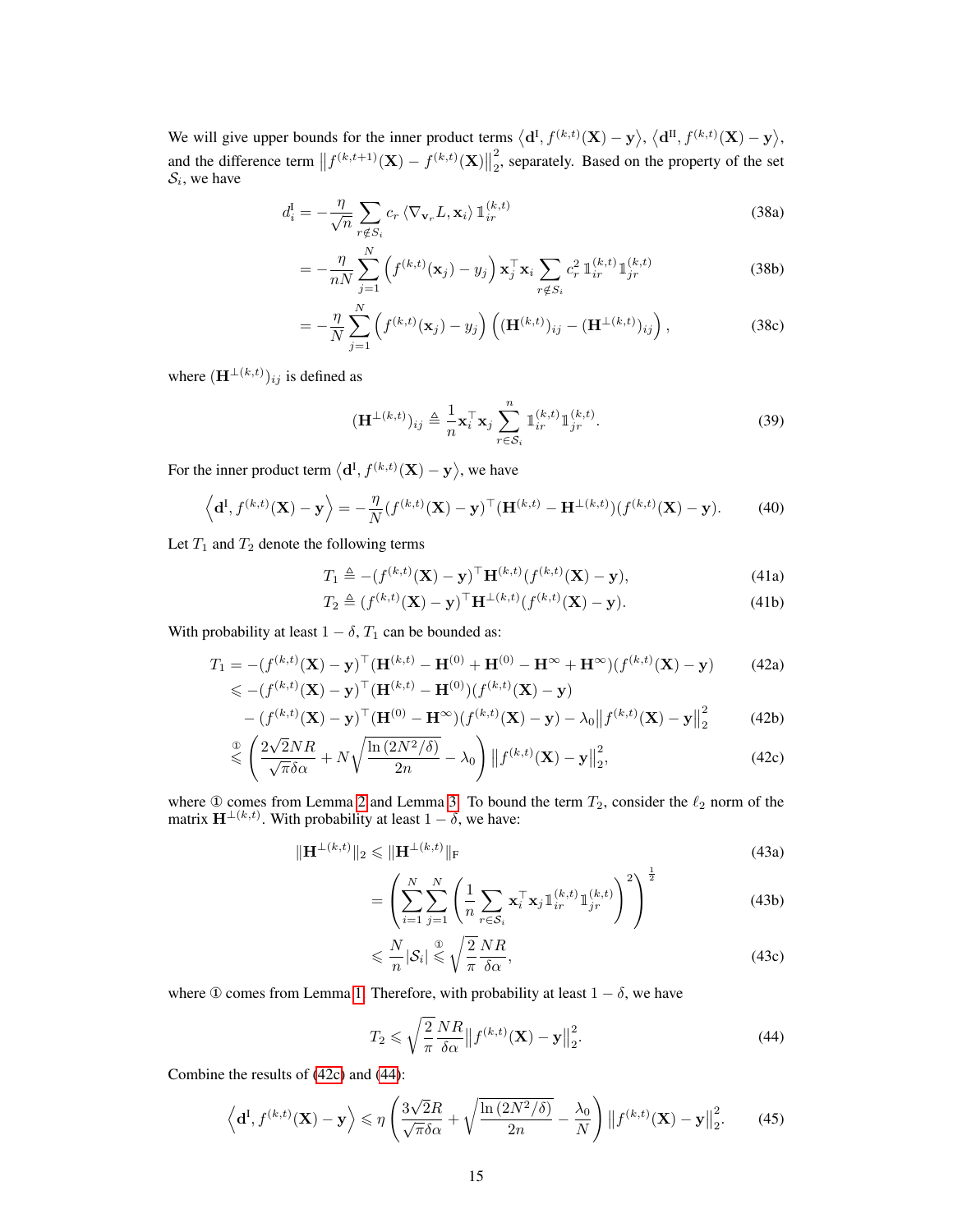For the inner product term  $\big\langle {\bf d}^{\rm II}, f^{(k,t)}({\bf X})-{\bf y}\big\rangle$ , we first bound  $\|{\bf d}^{\rm II}\|_2^2$  as follows:

$$
\|\mathbf{d}^{\mathrm{II}}\|_{2}^{2} = \sum_{i=1}^{N} \left( \frac{1}{\sqrt{n}} \sum_{r \in \mathcal{S}_{i}} \left[ c_{r} \sigma \left( (\mathbf{v}_{r}^{(k,t+1)})^{\top} \mathbf{x}_{i} \right) - c_{r} \sigma \left( (\mathbf{v}_{r}^{(k,t)})^{\top} \mathbf{x}_{i} \right) \right] \right)^{2}
$$
(46a)

$$
\leqslant \frac{\eta^2}{n} \sum_{i=1}^N |\mathcal{S}_i| \sum_{r \in \mathcal{S}_i} (c_r \langle \nabla_{\mathbf{v}_r} L, \mathbf{x}_i \rangle)^2
$$
\n(46b)

$$
\leqslant \frac{\eta^2}{n} \sum_{i=1}^N |\mathcal{S}_i| \sum_{r \in \mathcal{S}_i} \|\nabla_{\mathbf{v}_r} L\|_2^2 \, \|\mathbf{x}_i\|_2^2 \tag{46c}
$$

$$
\leqslant \frac{\eta^2 N}{n} |\mathcal{S}_i|^2 \max_{r \in [n]} \left\| \nabla_{\mathbf{v}_r} L \right\|_2^2 \tag{46d}
$$

$$
\leqslant \frac{\eta^2 |\mathcal{S}_i|^2}{n^2} \left\| f^{(k,t)}(\mathbf{X}) - \mathbf{y} \right\|_2^2,\tag{46e}
$$

where ① comes from the Lipschitz continuity of the ReLU function  $\sigma(\cdot)$ , ② holds due to Cauchy– Schwartz inequality. Plug [\(24\)](#page-12-6) into [\(46e\)](#page-15-1), we have with probability at least  $1 - \delta$ :

<span id="page-15-3"></span><span id="page-15-2"></span><span id="page-15-1"></span>
$$
\|\mathbf{d}^{\mathrm{II}}\|_{2}^{2} \leq \frac{2\eta^{2}R^{2}}{\pi\delta^{2}\alpha^{2}}\left\|f^{(k,t)}(\mathbf{X}) - \mathbf{y}\right\|_{2}^{2}.\tag{47}
$$

The inner product term  $\langle \mathbf{d}^{\text{II}}, f^{(k,t)}(\mathbf{X}) - \mathbf{y} \rangle$  can be bounded as

$$
\left\langle \mathbf{d}^{\mathrm{II}}, f^{(k,t)}(\mathbf{X}) - \mathbf{y} \right\rangle \leq \frac{\sqrt{2}\eta R}{\sqrt{\pi}\delta\alpha} \left\| f^{(k,t)}(\mathbf{X}) - \mathbf{y} \right\|_2^2.
$$
 (48)

Finally, the bound for the difference term is derived as

$$
\|f^{(k,t+1)}(\mathbf{X}) - f^{(k,t)}(\mathbf{X})\|_2^2 \le \sum_{i=1}^N \left(\frac{\eta}{\sqrt{n}} \sum_{r=1}^n c_r \langle \nabla_{\mathbf{v}_r} L, \mathbf{x}_i \rangle \right)^2 \le \eta^2 \|f^{(k,t)}(\mathbf{X}) - \mathbf{y}\|_2^2. \tag{49}
$$

Combine the results of  $(45)$ ,  $(48)$  and  $(49)$ :

$$
\left\|f^{(k,t+1)}(\mathbf{X}) - \mathbf{y}\right\|_{2}^{2} \leqslant \left[1 + \frac{8\sqrt{2}\eta R}{\sqrt{\pi}\delta\alpha} + 2\eta\sqrt{\frac{\ln\left(2N^{2}/\delta\right)}{2n}} - \frac{2\eta\lambda_{0}}{N} + \eta^{2}\right] \left\|f^{(k,t)}(\mathbf{X}) - \mathbf{y}\right\|_{2}^{2}.
$$
 (50)

Let 
$$
R = O\left(\frac{\delta \alpha \lambda_0}{N}\right)
$$
,  $n = \Omega\left(\frac{N^2}{\lambda_0^2} \ln \frac{2N^2}{\delta}\right)$ , and  $\eta = O(\frac{\lambda_0}{N})$ , we have  

$$
\left\|f^{(k,t+1)}(\mathbf{X}) - \mathbf{y}\right\|_2^2 \le \left(1 - \frac{\eta \lambda_0}{2N}\right) \left\|f^{(k,t)}(\mathbf{X}) - \mathbf{y}\right\|_2^2.
$$
 (51)

Summing up over the selected number  $t^{(k)}$  iterations, we complete the proof.

<span id="page-15-4"></span> $\Box$ 

## <span id="page-15-0"></span>B PROOF OF THEOREM [2](#page-6-3)

**Theorem 2** For FedAvg under Assumptions [1](#page-6-0) to [3,](#page-6-1) let the learning rate  $\eta = \mathcal{O}\left(\frac{\lambda_0}{\tau N|\mathcal{C}_k|}\right)$  and the neural network width  $n = \Omega\left(\frac{N^2}{\lambda_0^2} \ln \frac{2N^2}{\delta}\right)$ , then with probability at least  $1-\delta$ , the one-round loss *decay of FedAvg is*

$$
\left\|f^{(k+1)}(\mathbf{X}) - \mathbf{y}\right\|_2^2 \leqslant \left(1 - \frac{\eta \tau \lambda_0}{2N|\mathcal{C}_k|}\right) \left\|f^{(k)}(\mathbf{X}) - \mathbf{y}\right\|_2^2.
$$
 (52)

*Proof.* We first construct a different set of kernel matrices  $\{\Lambda^{(k)}, \Lambda_m^{(k,\tau)}\}$  similar to [Huang et al.](#page-9-9) [\(2021\)](#page-9-9). Let  $\mathbb{1}_{imr}^{(k,u)} \triangleq \mathbb{1}_{\{\langle \mathbf{v}_{m,r}^{(k,u)}, \mathbf{x}_i \rangle \geq 0\}}$ , the  $(i, j)$ th entry of  $\mathbf{\Lambda}_m^{(k,u)}$  and  $\mathbf{\Lambda}^{(k,u)}$  is defined as

$$
(\mathbf{\Lambda}_{m}^{(k,u)})_{ij} \triangleq \frac{1}{n} \mathbf{x}_{i}^{\top} \mathbf{x}_{j} \sum_{r=1}^{n} \mathbb{1}_{imr}^{(k,0)} \mathbb{1}_{jmr}^{(k,u)},
$$
\n(53a)

$$
(\mathbf{\Lambda}^{(k,u)})_{ij} \triangleq (\mathbf{\Lambda}_m^{(k,u)})_{ij}, \quad \text{if } (\mathbf{x}_j, y_j) \in \mathcal{D}_m. \tag{53b}
$$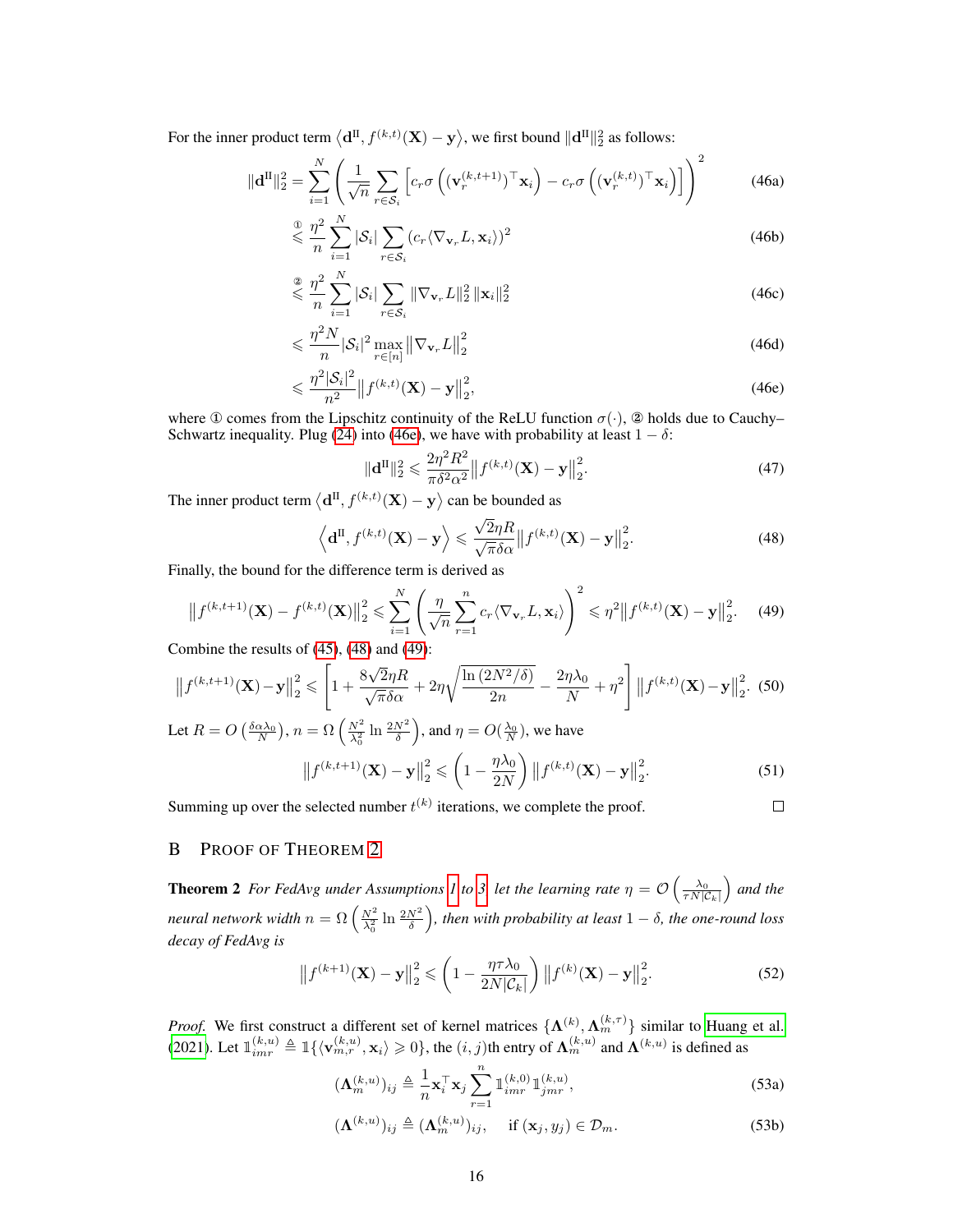Taking the difference between successive terms yields

$$
f^{(k+1)}(\mathbf{x}_i) - f^{(k)}(\mathbf{x}_i) = \frac{1}{\sqrt{n}} \sum_{r=1}^n \left[ c_r \sigma \left( (\mathbf{v}_r^{(k+1)})^\top \mathbf{x}_i \right) - c_r \sigma \left( (\mathbf{v}_r^{(k)})^\top \mathbf{x}_i \right) \right].
$$
 (54)

We decompose the difference term to the sum of  $d_i^{\text{I}}$  and  $d_i^{\text{II}}$ , based on the set  $\mathcal{S}_i$  and its complement:

$$
d_i^{\mathbf{I}} \triangleq \frac{1}{\sqrt{n}} \sum_{r \notin \mathcal{S}_i} \left[ c_r \sigma \left( (\mathbf{v}_r^{(k+1)})^\top \mathbf{x}_i \right) - c_r \sigma \left( (\mathbf{v}_r^{(k)})^\top \mathbf{x}_i \right) \right],\tag{55a}
$$

<span id="page-16-0"></span>
$$
d_i^{\text{II}} \triangleq \frac{1}{\sqrt{n}} \sum_{r \in \mathcal{S}_i} \left[ c_r \sigma \left( (\mathbf{v}_r^{(k+1)})^\top \mathbf{x}_i \right) - c_r \sigma \left( (\mathbf{v}_r^{(k)})^\top \mathbf{x}_i \right) \right]. \tag{55b}
$$

Consider the residual term

$$
\left\|f^{(k+1)}(\mathbf{X}) - \mathbf{y}\right\|_{2}^{2} \tag{56a}
$$

$$
= \|f^{(k+1)}(\mathbf{X}) - f^{(k)}(\mathbf{X}) + f^{(k)}(\mathbf{X}) - \mathbf{y}\|_2^2
$$
\n(56b)

$$
= ||f^{(k)}(\mathbf{X}) - \mathbf{y}||_2^2 + 2\left\langle \mathbf{d}^{\mathrm{I}} + \mathbf{d}^{\mathrm{II}}, f^{(k)}(\mathbf{X}) - \mathbf{y} \right\rangle + ||f^{(k+1)}(\mathbf{X}) - f^{(k)}(\mathbf{X})||_2^2.
$$
 (56c)

We will give upper bounds for the inner product terms  $\langle d^I, f^{(k)}(\mathbf{X}) - \mathbf{y} \rangle$ ,  $\langle d^{II}, f^{(k)}(\mathbf{X}) - \mathbf{y} \rangle$ , and the difference term  $||f^{(k+1)}(\mathbf{X}) - f^{(k)}(\mathbf{X})||$ 2 <sup>2</sup><sub>2</sub>, separately. For an input  $\mathbf{x} \in \mathbb{R}^{d_1}$ , let  $f_m^{(k,u)}(\mathbf{x}) \triangleq$  $\frac{1}{\sqrt{n}}$   $\sum_{n=1}^{\infty}$  $\sum_{r=1}^{N} c_r \sigma(\langle \mathbf{v}_{m,r}^{(k,u)} \rangle, \mathbf{x} \rangle)$ . By the update rule of FedAvg, the relation between the weight vector  $\mathbf{v}_r^{(k)}$ in successive communication rounds is:

$$
\mathbf{v}_r^{(k+1)} = \mathbf{v}_r^{(k)} - \frac{\eta}{|\mathcal{C}_k|} \sum_{m \in \mathcal{C}_k} \sum_{u=0}^{\tau-1} \nabla L_{\mathbf{v}_r^{(k,u)}} \tag{57a}
$$

$$
= \mathbf{v}_r^{(k)} - \frac{\eta c_r}{N\sqrt{n}|\mathcal{C}_k|} \sum_{m \in \mathcal{C}_k} \sum_{u=0}^{\tau-1} \sum_{j \in \mathcal{I}_m} (f_m^{(k,u)}(\mathbf{x}_j) - y_j) \mathbf{x}_j \mathbb{1}_{jm}^{(k,u)}.
$$
 (57b)

Based on the property of the set  $S_i$ , we have

$$
d_i^{\text{I}} = -\frac{1}{\sqrt{n}} \sum_{m \in \mathcal{C}_k} \sum_{u=0}^{r-1} \sum_{r \notin S_i} c_r \left\langle \mathbf{v}_r^{(k+1)} - \mathbf{v}_r^{(k)}, \mathbf{x}_i \right\rangle \mathbb{1}_{ir}^{(k)}
$$
(58a)

$$
= -\frac{\eta}{Nn|\mathcal{C}_k|} \sum_{m \in \mathcal{C}_k} \sum_{u=0}^{\tau-1} \sum_{r \notin S_i} \sum_{j \in \mathcal{I}_m} (f_m^{(k,u)}(\mathbf{x}_j) - y_j) \mathbf{x}_i^{\top} \mathbf{x}_j \mathbb{1}_{ir}^{(k)} \mathbb{1}_{jm}^{(k,u)}
$$
(58b)

$$
=-\frac{\eta}{N|\mathcal{C}_k|}\sum_{m\in\mathcal{C}_k}\sum_{u=0}^{\tau-1}\sum_{j\in\mathcal{I}_m}(f_m^{(k,u)}(\mathbf{x}_j)-y_j)\left[(\mathbf{\Lambda}_m^{(k,u)})_{ij}-(\mathbf{\Lambda}_m^{\perp(k,u)})_{ij}\right].
$$
 (58c)

For the inner product term  $\langle \mathbf{d}^{\mathrm{I}}, f^{(k)}(\mathbf{X}) - \mathbf{y} \rangle$ , we have

$$
\left\langle \mathbf{d}^{I}, f^{(k)}(\mathbf{X}) - \mathbf{y} \right\rangle = -\frac{\eta}{N|\mathcal{C}_k|} \sum_{u=0}^{\tau-1} (f^{(k)}(\mathbf{X}) - \mathbf{y})^{\top} (\mathbf{\Lambda}^{(k,u)} - \mathbf{\Lambda}^{\perp(k,u)}) (f_m^{(k,u)}(\mathbf{X}) - \mathbf{y}). \tag{59}
$$

Let  $T_1$  and  $T_2$  denote the following terms

$$
T_1 \triangleq -(f^{(k)}(\mathbf{X}) - \mathbf{y})^\top \mathbf{\Lambda}^{(k,u)}(f_g^{(k,u)}(\mathbf{X}) - \mathbf{y}),\tag{60a}
$$

$$
T_2 \triangleq (f^{(k)}(\mathbf{X}) - \mathbf{y})^\top \Lambda^{\perp(k,u)} (f_g^{(k,u)}(\mathbf{X}) - \mathbf{y}), \tag{60b}
$$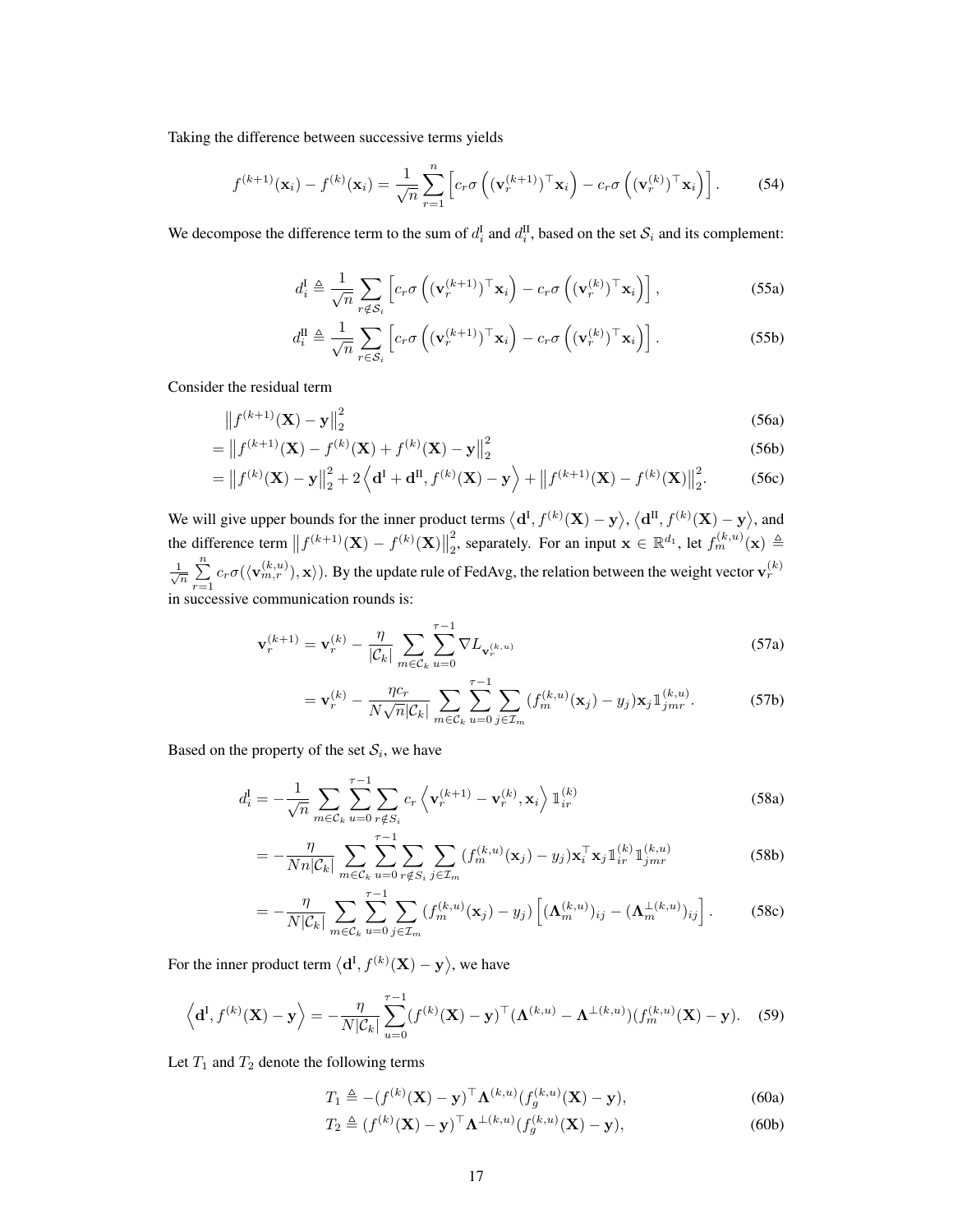where  $f_g^{(k,u)}(\mathbf{X}) \triangleq [f_1^{(k,u)}(\mathbf{X}_1)^{\top}, \cdots, f_{|\mathcal{C}_k|}^{(k,u)}(\mathbf{X}_{|\mathcal{C}_k|})^{\top}]^{\top}$ . We are going to bound  $T_1$  and  $T_2$  separately.  $T_1$  can be written as:

$$
T_1 = -(f^{(k)}(\mathbf{X}) - \mathbf{y})^\top (\mathbf{\Lambda}^{(k,u)} - \mathbf{H}^{(0)} + \mathbf{H}^{(0)} - \mathbf{H}^{\infty} + \mathbf{H}^{\infty})(f_g^{(k,u)}(\mathbf{X}) - \mathbf{y})
$$
(61a)  
\n
$$
= -(f^{(k)}(\mathbf{X}) - \mathbf{y})^\top (\mathbf{\Lambda}^{(k,u)} - \mathbf{H}^{(0)})(f_g^{(k,u)}(\mathbf{X}) - \mathbf{y})
$$
  
\n
$$
- (f^{(k)}(\mathbf{X}) - \mathbf{y})^\top (\mathbf{H}^{(0)} - \mathbf{H}^{\infty})(f_g^{(k,u)}(\mathbf{X}) - \mathbf{y})
$$
  
\n
$$
- (f^{(k)}(\mathbf{X}) - \mathbf{y})^\top \mathbf{H}^{\infty}(f_g^{(k,u)}(\mathbf{X}) - \mathbf{y})
$$
  
\n
$$
- (f^{(k)}(\mathbf{X}) - \mathbf{y})^\top \mathbf{H}^{\infty}(f_g^{(k,u)}(\mathbf{X}) - f^{(k)}(\mathbf{X})).
$$
(61b)

First, we bound the norm of  $f_g^{(k,u)}(\mathbf{X}) - \mathbf{y}$ . It can be shown that

$$
||f_m^{(k,u)}(\mathbf{X}_m) - \mathbf{y}_m||_2 = ||f_m^{(k,u)}(\mathbf{X}_m) - f_m^{(k,u-1)}(\mathbf{X}_m) + f_m^{(k,u-1)}(\mathbf{X}_m) - \mathbf{y}_m||_2
$$
(62a)

$$
\leq \|f_m^{(k,u)}(\mathbf{X}_m) - f_m^{(k,u-1)}(\mathbf{X}_m)\|_2 + \|f_m^{(k,u-1)}(\mathbf{X}_m) - \mathbf{y}_m\|_2 \tag{62b}
$$

$$
\stackrel{0}{\leq} (1+\eta) \| f_m^{(k,u-1)}(\mathbf{X}_m) - \mathbf{y}_m \|_2,
$$
\n(62c)

where ① holds based on the derivation of [\(49\)](#page-15-3). Applying [\(62c\)](#page-16-0) recursively yields

$$
||f_m^{(k,u)}(\mathbf{X}_m) - \mathbf{y}_m||_2 \le (1+\eta)^u ||f^{(k)}(\mathbf{X}_m) - \mathbf{y}_m||_2.
$$
 (63)

The bound for  $||f_g^{(k,u)}(\mathbf{X}) - \mathbf{y}||_2^2$  can thus be derived as

$$
||f_g^{(k,u)}(\mathbf{X}) - \mathbf{y}||_2^2 = \sum_{i=1}^N \left[ f_g^{(k,u)}(\mathbf{x}_i) - y_i \right]^2
$$
 (64a)

<span id="page-17-3"></span>
$$
=\sum_{m\in\mathcal{C}_k}\left\|f_m^{(k,u)}(\mathbf{X}_m)-\mathbf{y}_m\right\|_2^2\tag{64b}
$$

<span id="page-17-0"></span>
$$
\leq (1+\eta)^{2u} \|f^{(k)}(\mathbf{X}) - \mathbf{y}\|_2^2.
$$
\n(64c)

Second, following the steps in Lemma [2,](#page-12-2) it can be shown that with probability at least  $1 - \delta$ ,

$$
\|\mathbf{\Lambda}^{(k,t)} - \mathbf{H}^{(0)}\|_2 \leqslant \frac{2\sqrt{2NR}}{\sqrt{\pi}\delta\alpha}.\tag{65}
$$

We also bound the difference between  $f_g^{(k,u)}(\mathbf{X})$  and  $f^{(k)}(\mathbf{X})$  as follows:

$$
||f_g^{(k,u)}(\mathbf{X}) - f^{(k)}(\mathbf{X})||_2 \leq \sum_{v=1}^{\infty} ||f_g^{(k,v)}(\mathbf{X}) - f_g^{(k,v-1)}(\mathbf{X})||_2
$$
\n(66a)

$$
\leq \sum_{v=1}^{\infty} \eta \| f_g^{(k, v-1)}(\mathbf{X}) - \mathbf{y} \|_2
$$
\n(66b)

$$
\stackrel{\text{d}}{\leq} \sum_{v=1}^{u} \eta (1 + \eta)^{v-1} \| f^{(k)}(\mathbf{X}) - \mathbf{y} \|_{2}
$$
 (66c)

<span id="page-17-2"></span><span id="page-17-1"></span>
$$
= [(1 + \eta)^u - 1] \| f^{(k)}(\mathbf{X}) - \mathbf{y} \|_2,
$$
 (66d)

where  $\Phi$  holds due to triangle inequality,  $\Phi$  comes from [\(49\)](#page-15-3),  $\Phi$  comes from [\(64c\)](#page-16-0). Plugging the results from [\(64c\)](#page-16-0), [\(65\)](#page-17-0), and [\(66d\)](#page-17-1) into [\(61b\)](#page-15-4), we have with probability at least  $1 - \delta$ ,

$$
T_1 \leqslant \left[ (1+\eta)^u \left( \frac{2\sqrt{2}NR}{\sqrt{\pi}\delta\alpha} + N\sqrt{\frac{\ln\left(2N^2/\delta\right)}{2n}} + \kappa\lambda_0 \right) - (1+\kappa)\lambda_0 \right] \|f^{(k)}(\mathbf{X}) - \mathbf{y}\|_2^2, \tag{67}
$$

where  $\kappa$  is the condition number of the matrix  $\mathbf{H}^{\infty}$ . Next, consider the bound for  $T_2$ . The  $\ell_2$  norm of  $\mathbf{\Lambda}^{\perp (k,u)}$  can be bounded as

$$
\|\Lambda^{\perp(k,u)}\|_2 \le \|\Lambda^{\perp(k,u)}\|_{\mathrm{F}}\tag{68a}
$$

$$
= \left(\sum_{i=1}^{N} \sum_{m \in \mathcal{C}_k} \sum_{j \in \mathcal{I}_m} \left(\frac{1}{n} \sum_{r \in \mathcal{S}_i} \mathbf{x}_i^{\top} \mathbf{x}_j \mathbb{1}_{ir}^{(k)} \mathbb{1}_{jmr}^{(k,u)}\right)^2\right)^{\frac{1}{2}}
$$
(68b)

$$
\leqslant \frac{N}{n} |\mathcal{S}_i| \leqslant \sqrt{\frac{2}{\pi}} \frac{NR}{\delta \alpha},\tag{68c}
$$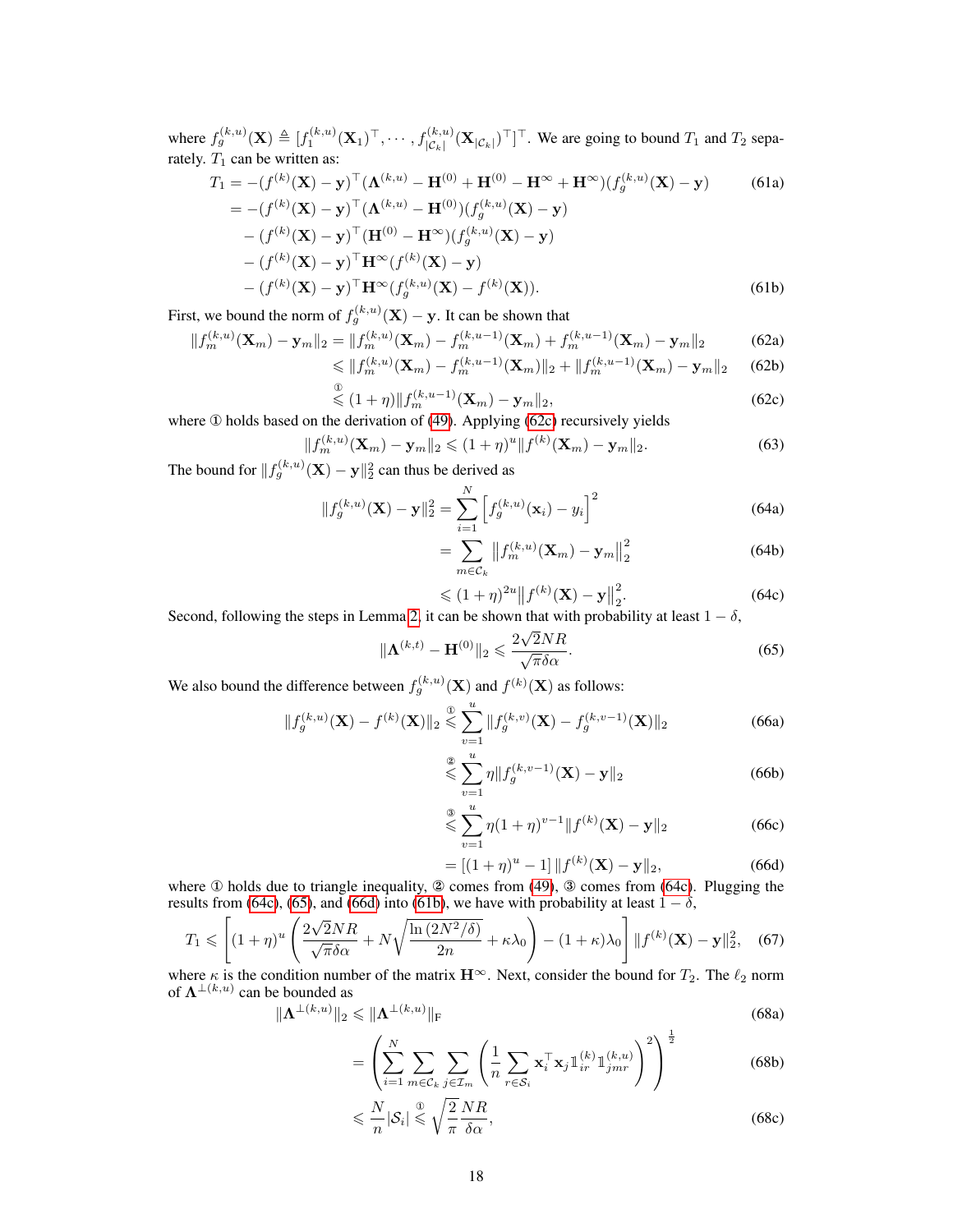where ① comes from Lemma [1.](#page-12-1) Therefore, we have with probability at least  $1 - \delta$ ,

<span id="page-18-1"></span><span id="page-18-0"></span>
$$
T_2 \leqslant (1+\eta)^u \sqrt{\frac{2}{\pi}} \frac{NR}{\delta \alpha} \left\| f^{(k)}(\mathbf{X}) - \mathbf{y} \right\|_2^2.
$$
 (69)

Combine the results of [\(67\)](#page-17-2) and [\(69\)](#page-18-0):

$$
\left\langle \mathbf{d}^{I}, f^{(k)}(\mathbf{X}) - \mathbf{y} \right\rangle \leq \frac{\tau}{|\mathcal{C}_k|} \left[ \left( \eta + \frac{(\tau - 1)}{2} \eta^2 + o(\eta^2) \right) \left( \frac{3\sqrt{2}R}{\sqrt{\pi}\delta\alpha} + \sqrt{\frac{\ln\left(\frac{2N^2}{\delta}\right)}{2n}} + \frac{\kappa\lambda_0}{N} \right) - \frac{(1 + \kappa)\eta\lambda_0}{N} \right] ||f^{(k)}(\mathbf{X}) - \mathbf{y}||_2^2.
$$
\n(70)

For the inner product term  $\langle \mathbf{d}^{\text{II}}, f^{(k)}(\mathbf{X}) - \mathbf{y} \rangle$ , we first bound  $\|\mathbf{d}^{\text{II}}\|_2^2$  with probability at least  $1 - \delta$ :

$$
\|\mathbf{d}^{\mathrm{II}}\|_{2}^{2} = \sum_{i=1}^{N} \left( \frac{1}{\sqrt{n}} \sum_{r \in \mathcal{S}_{i}} \left[ c_{r} \sigma \left( (\mathbf{v}_{r}^{(k+1)})^{\top} \mathbf{x}_{i} \right) - c_{r} \sigma \left( (\mathbf{v}_{r}^{(k)})^{\top} \mathbf{x}_{i} \right) \right] \right)^{2}
$$
(71a)

$$
\leqslant \frac{1}{n} \sum_{i=1}^{N} |\mathcal{S}_i| \sum_{r \in \mathcal{S}_i} \left( c_r \langle \mathbf{v}_r^{(k+1)} - \mathbf{v}_r^{(k)}, \mathbf{x}_i \rangle \right)^2 \tag{71b}
$$

$$
\leqslant \frac{1}{n} \sum_{i=1}^{N} |\mathcal{S}_i| \sum_{r \in \mathcal{S}_i} \left( \frac{\eta c_r}{N \sqrt{n} |\mathcal{C}_k|} \sum_{m \in \mathcal{C}_k} \sum_{u=0}^{\tau-1} \sum_{j \in \mathcal{I}_m} (f_m^{(k,u)}(\mathbf{x}_j) - y_j) \mathbb{1}_{jm}^{(k,u)} \right)^2 \tag{71c}
$$

$$
\leqslant \frac{\eta^2}{N^2 n^2 |\mathcal{C}_k|^2} \sum_{i=1}^N |\mathcal{S}_i| \sum_{r \in \mathcal{S}_i} \left( \sum_{m \in \mathcal{C}_k} \sum_{u=0}^{\tau-1} \sum_{j \in \mathcal{I}_m} \left| f_m^{(k,u)}(\mathbf{x}_j) - y_j \right| \right)^2 \tag{71d}
$$

$$
\leqslant \frac{\eta^2}{N^2 n^2 |\mathcal{C}_k|^2} \sum_{i=1}^N |\mathcal{S}_i| \sum_{r \in \mathcal{S}_i} \left( \sum_{m \in \mathcal{C}_k} \sum_{u=0}^{\tau-1} |\mathcal{I}_m| \left\| f_m^{(k,u)}(\mathbf{X}_m) - \mathbf{y}_m \right\|_2 \right)^2 \tag{71e}
$$

$$
\stackrel{\circ}{\leq} \frac{\eta^2}{N^2 n^2 |\mathcal{C}_k|^2} \sum_{i=1}^N |\mathcal{S}_i| \sum_{r \in \mathcal{S}_i} \left( \sum_{m \in \mathcal{C}_k} \sum_{u=0}^{\tau-1} (1+\eta)^u |\mathcal{I}_m| \left\| f^{(k)}(\mathbf{X}_m) - \mathbf{y}_m \right\|_2 \right)^2 \tag{71f}
$$

$$
\stackrel{\circledcirc}{\leq} \frac{1}{N^2 n^2 |\mathcal{C}_k|^2} \sum_{i=1}^N |\mathcal{S}_i| \sum_{r \in \mathcal{S}_i} \left( \sum_{m \in \mathcal{C}_k} \left( (1+\eta)^{\tau} - 1 \right) |\mathcal{I}_m| \left\| f^{(k)}(\mathbf{X}_m) - \mathbf{y}_m \right\|_1 \right)^2 \tag{71g}
$$

$$
\stackrel{\text{d}}{\leq} \frac{1}{Nn^2|\mathcal{C}_k|^2} \sum_{i=1}^N |\mathcal{S}_i| \sum_{r \in \mathcal{S}_i} \left( ((1+\eta)^{\tau} - 1) \left\| f^{(k)}(\mathbf{X}) - \mathbf{y} \right\|_2 \right)^2 \tag{71h}
$$

$$
\stackrel{\circledast}{\leq} \frac{2R^2}{\pi \delta^2 \alpha^2 |\mathcal{C}_k|^2} \left( \tau \eta + \frac{\tau(\tau - 1)}{2} \eta^2 + o(\eta^2) \right)^2 \| f^{(k)}(\mathbf{X}) - \mathbf{y} \|_2^2.
$$
 (71i)

where ① comes from [\(63\)](#page-17-3), ② holds due to  $\|\mathbf{a}\|_1 \leqslant \|\mathbf{a}\|_2$ , ③ holds due to  $\|\mathbf{a}\|_1 \leqslant \sqrt{\dim(\mathbf{a})}\|\mathbf{a}\|_2$ , ④ is from Lemma [1.](#page-12-1) With probability at least  $1 - \delta$ , the inner product term can thus be bounded as

$$
\left\langle \mathbf{d}^{\mathrm{II}}, f^{(k)}(\mathbf{X}) - \mathbf{y} \right\rangle \leqslant \frac{\sqrt{2}\tau R}{\sqrt{\pi}\delta\alpha |\mathcal{C}_k|} \left( \eta + \frac{(\tau - 1)}{2} \eta^2 + o(\eta^2) \right) \left\| f^{(k)}(\mathbf{X}) - \mathbf{y} \right\|_2^2. \tag{72}
$$

The bound for the difference term is derived as

$$
\|f^{(k+1)}(\mathbf{X}) - f^{(k)}(\mathbf{X})\|_2^2 \leq \sum_{i=1}^N \left(\frac{\eta}{\sqrt{n}} \sum_{r=1}^n c_r \langle \mathbf{v}_r^{(k+1)} - \mathbf{v}_r^{(k)}, \mathbf{x}_i \rangle \right)^2
$$
(73a)

<span id="page-18-2"></span>
$$
\leq \frac{1}{|\mathcal{C}_k|^2} \left( \tau \eta + \frac{\tau(\tau - 1)}{2} \eta^2 + o(\eta^2) \right)^2 \| f^{(k)}(\mathbf{X}) - \mathbf{y} \|_2^2. \tag{73b}
$$